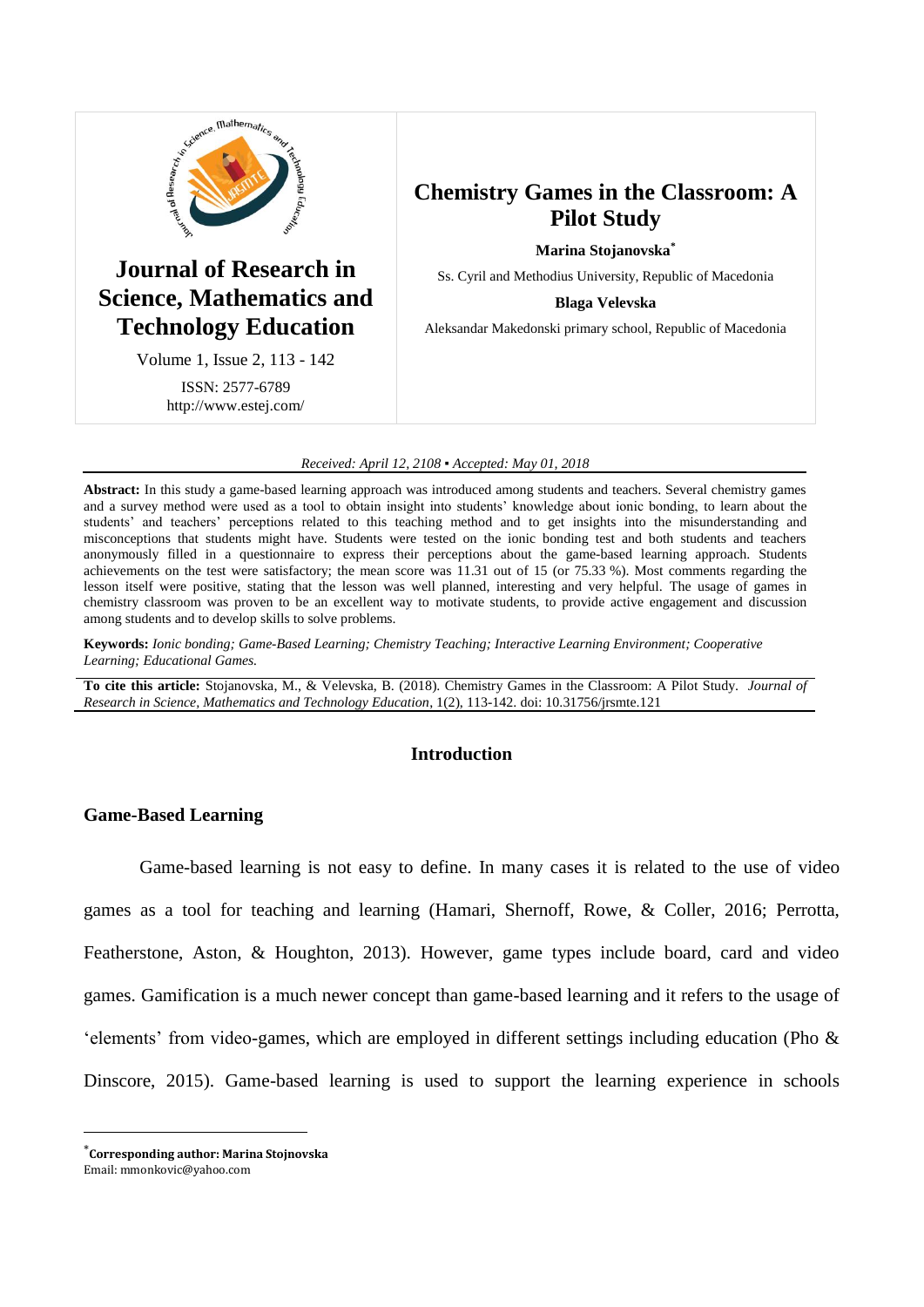(Admiraal, Huizenga, Akkerman, & Dama, 2011; Burguillo, J. C., 2010; Kapp, 2014; Pivec & Dziabenko, 2004) and to help students interlace the knowledge from the game and the one learned at school (Barzilai & Blau, 2014).

Many people have been exposed to game-based techniques even sometimes not being aware of it. This approach has been used in the classroom for several decades. Many successful examples involve environmental chemistry (Pippins et al., 2011), laboratory equipment (Kavak & Yamak, 2016), physical chemistry (Daubenfeld & Zenker, 2015), organic chemistry and biochemistry (Angelin & Ramström, 2010; Costa, 2007; O'Halloran, 2017; Silva & Ribeiro, 2017), periodic table and nomenclature (Franco-Mariscal, Oliva-Martínez, & Gil, 2015; Kavak, 2012; Martí-Centelles & Rubio-Magnieto, 2014; Moreno, Hincapie, & Alzate, 2014; Morris, 2011; Sevcik, Hicks, Schultz, & Alexander, 2008).

Play is sometimes assumed as trivial and unimportant. But, on the contrary, many scientists disagree. Play has a deep biological, evolutionarily important function, which has to do specifically with learning (Prensky, 2000). According to Prensky (2000) it is key to have learners engaged in the process. This engaging powerful force of games stems from their fun side and from the six key structural elements of games: (1) rules; (2) goals and objectives; (3) outcomes and feedback; (4) conflict/competition/challenge/opposition; (5) interaction and (6) representation of story.

Game-based learning offers an excellent way to promote engagement and learning during instruction. The process of learning happens when students are mentally involved in the activity. The idea is for students to have fun and to learn almost as a by-product. Motivation and engagement are considered prerequisites for the successful completion of such activities (Huang & Soman, 2013; Stringfield & Kramer, 2014). The traditional teaching methods only stimulate passive engagement, leading to learning by rote. Boredom or lack of engagement can be considered as the reasons for drop-outs or low performance in education. Nowadays gamification is a popular method to acquire more knowledge and skills (Kim, B., 2013). Huang and Soman (2013) simplify the concept of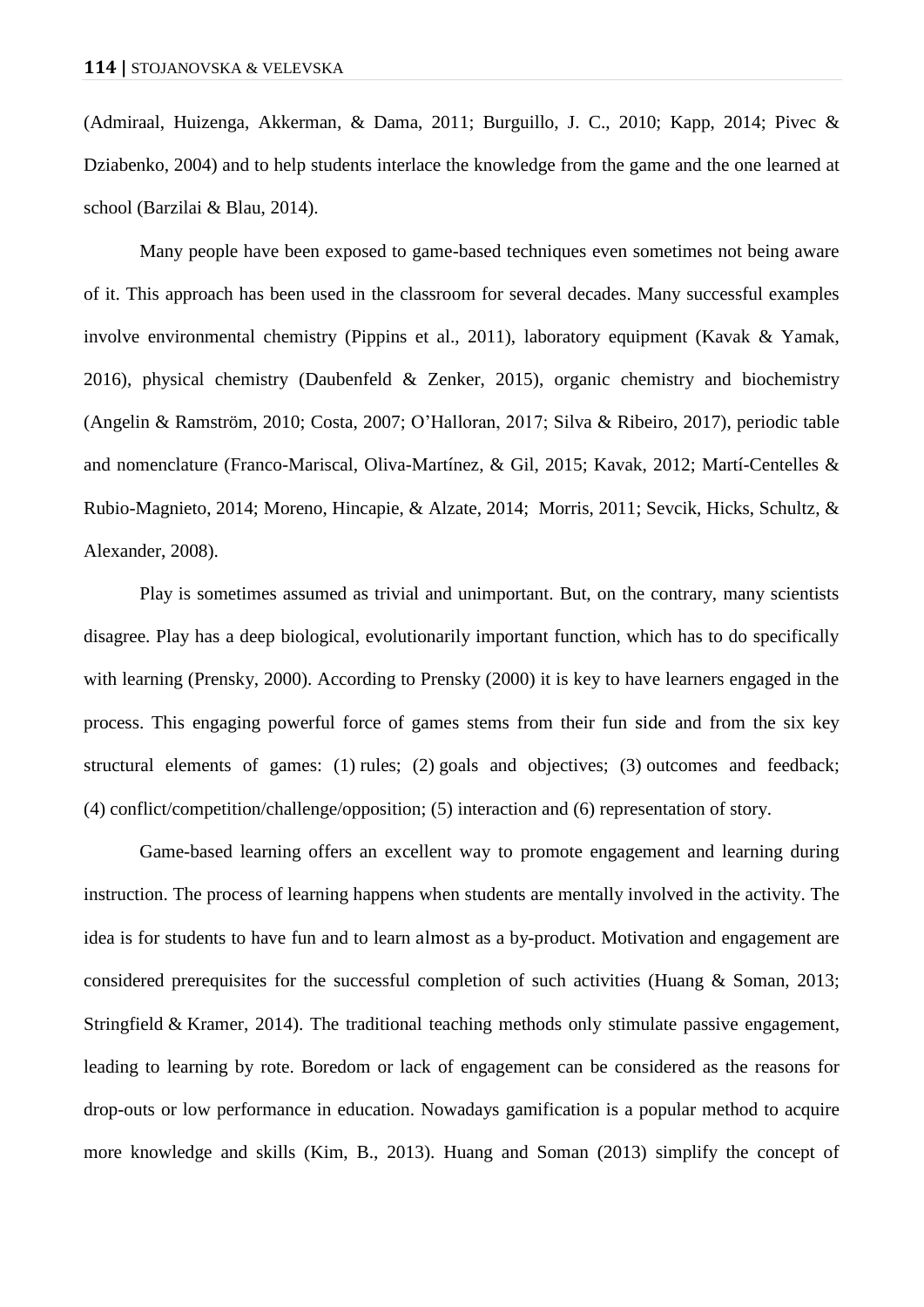gamification by a five-step process: understanding the target audience and the context, defining learning objectives, structuring the experience, identifying resources and applying gamification elements.

Game-based approach is based on a constructivist theory of learning (Driver & Oldham, 1986). Students are challenged and engaged and each student is enabled to construct his/her own knowledge. The interaction with other students plays a great role in developing new knowledge and skills. The collaborative or cooperative learning allows participants to exchange information in order to solve a certain problem which can result in a production of new ideas. This approach enables faceto-face interaction, self-confidence and decision making. It also improves information acquisition and retention as well as development of higher-level thinking skills. Working in groups fosters students' self-esteem and lessen the sense of failure. The teacher has an active role in this process – moderates the activity and advises students, unlike the passive function the teacher has in a traditional education. Thus, this approach requires alternative teaching methods. One of the possible ways to engage students and enable learning is the use of games in the classroom. Well-designed educational games stimulate active participation in class and have a positive outcome regarding collaborative and social skills of students. (Costa, 2007; Pivec & Dziabenko, 2004).

Competitiveness is another segment when playing games. The competition can be with another player, non-player or the players themselves (Blunt, 2007). Each group is endeavoring to be a winner. The teacher is crucial at this point and his/her role is to teach students that cooperation is more important than competitiveness and that the gained knowledge is the biggest award.

Game-based learning enables students to find out the necessary information for themselves (Oakman, 2016). It should not come as a surprise that students using games for learning do better in achieving learning objectives than students using traditional instructional methods (Betts, 2015). Games-based learning further provides feedback to the students, increases inquiring and problemsolving skills, promotes critical, creative and higher-order thinking, encourage communication and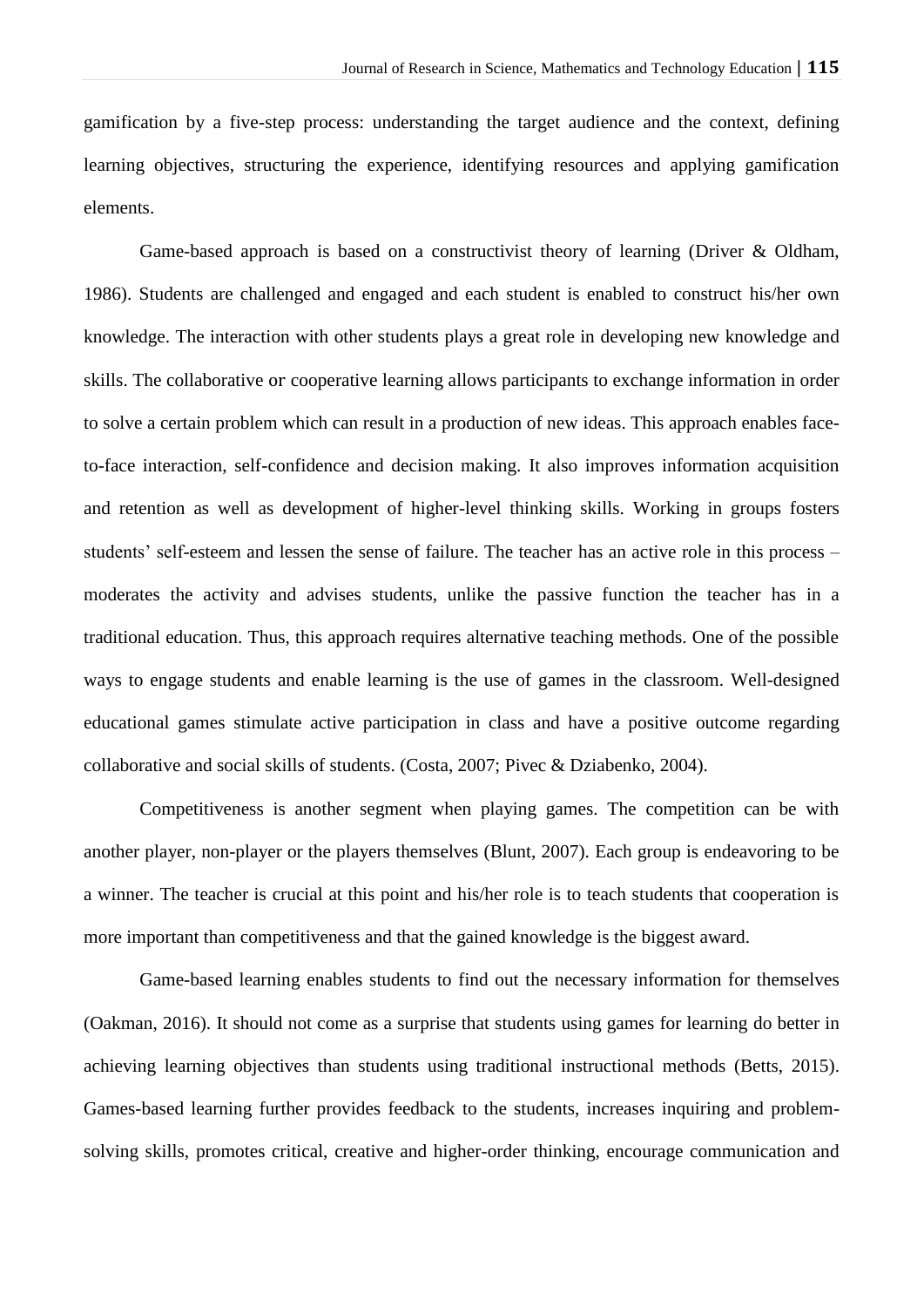collaboration and causes the students to be active learners, rather than passive recipients (Kaya, 2010; Kiili, 2005; Prensky, 2000; Sung & Hwang, 2013). This process can be applied to the classroom to support the variety of learning outcomes and to create curious minds. Therefore, educational games represent a powerful pedagogical tool in the teaching and learning process (Antunes, Pacheco, & Giovanela, 2012). These findings are confirmed in many studies conducted using games as a learning tool.

Game-based learning is not just creating games for students to play. Instead, their purpose should be to design learning activities that introduce or explain concepts. The confusion between leisure games and educational games arouse due to the fact that both are used synonymously (de Freitas, 2006). This confusion leads to inappropriate use of leisure games in classroom when they do not follow the principles of good learning design, taking in mind learning goals. Instead, they have being used as a break in the learning. Games should not serve only as an entertaining tool, but instead they should foster active engagement of all students who will tend to master the material while playing and having fun. Games must be well-planned. Always think of their didactic function and implication in the classroom. Play is valuable in the development of creativity and inadvertent learning (Lieberman, 1977). But discussion is the key factor in improving the problem-solving skills, clarification and correction of potential misunderstandings and misconceptions. Therefore, teachers should discuss with the entire class how to arrive at correct answer or correct understanding of the process or a phenomenon. Discussion is an important segment in developing thinking and evaluation and, if appropriately guided, it always produces results.

Games can be applied in chemistry teaching either as a part of a development lesson or a review lesson. It means that they can be used as an introduction to the new material or as a platform to revise the material and practice skills that have been previously taught. Review sessions enable students to reflect on the material, practice and have fun (Kavak, 2012; Stringfield & Kramer, 2014).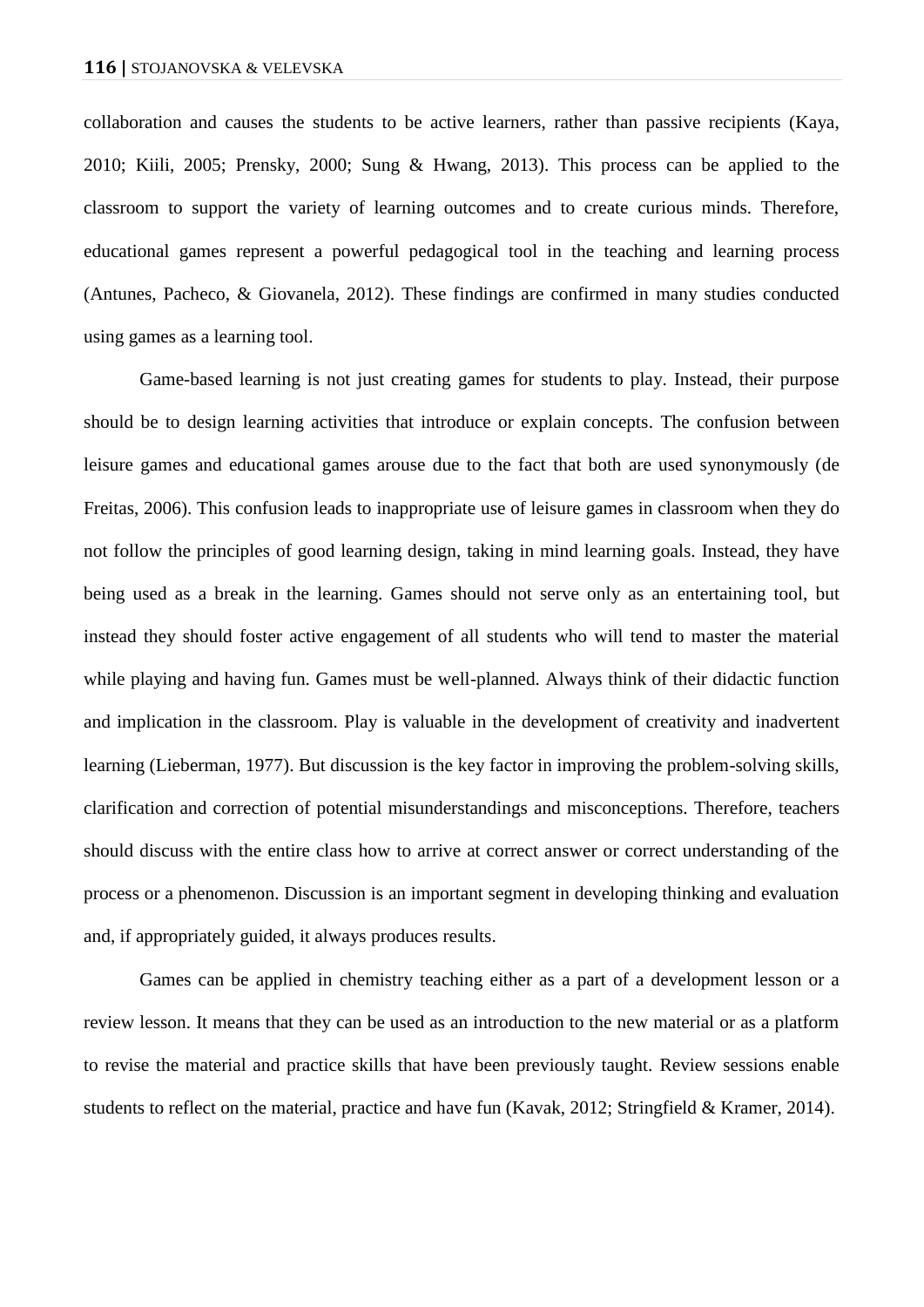#### **Research Problem**

This study was conducted in two different settings. In one setting,  $9<sup>th</sup>$  grade school students aged 14 played the selected games as part of their chemistry review unit on ionic bonding. In the second setting, science teachers attending a workshop were introduced with several games covering different topics. Chemistry games were used as a tool to review what has already been learned and to diagnose any weaknesses and misconceptions students might have. The review lesson was organized in a new interesting way stimulating the thinking and the creativity of students. Except the retention of the material learned, this lesson offered new experiences for students and increased interest of the learned topic. During the workshop, teachers were offered a different approach in realization of the lessons in which review, generalization and systematization of the learned material is needed. It was noted that the aim of these types of lessons is to renew study of the same subject matter and to recall what has been previously discussed. Also, it was emphasized that it is important to view the material from a different perspective or point of view. Therefore, usage of chemistry games in the classroom can be considered as a part of interactive lessons that provide practice in acquiring knowledge and skills.

The chemistry games offered in this study can be used in science lessons among younger students in science or in chemistry courses in primary and even in secondary schools. All materials for game preparation were handcrafted and easily available. This is especially important in not very well-equipped schools where teachers have no access to funds and resources needed for the teaching process. In this manner one more thing is important to note, having in mind the drawbacks of some games (Koether, 2003), such as involvement of a limited number of students, requirement of major explanations of the game rules and computer assistance or taking too much time to prepare. The advantage of games used in this study is the fact that the explanation and preparation time was minimal and no computer requirement was necessary. Our expectation is that the games tested would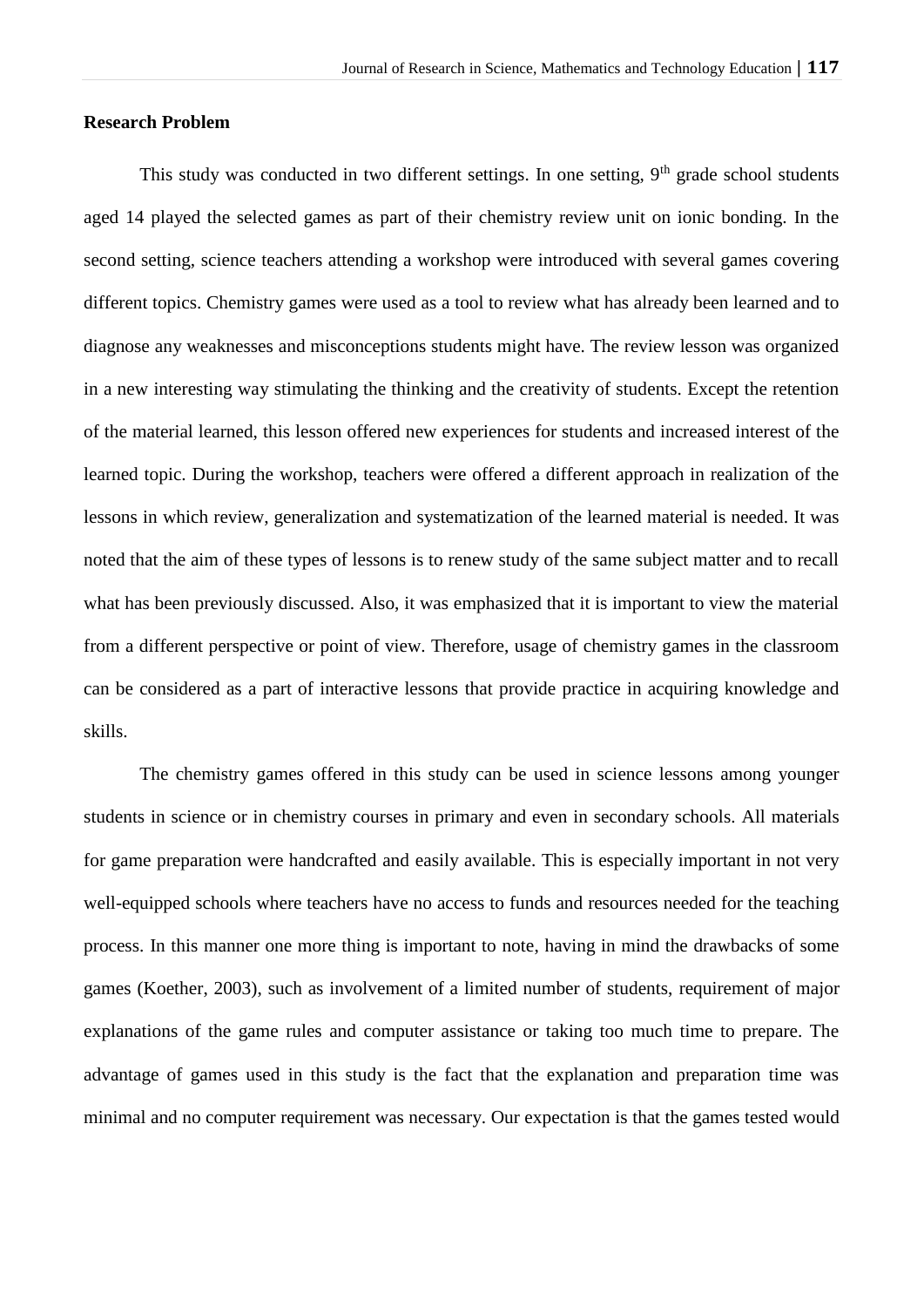be valued positively by students and teachers, thus leading to positive perceptions about their usage in the teaching and learning process.

As another important aspect in our investigation, we plan to focus on informal discussions with students and teachers to provide deeper insight into the teaching process and to plan our future research relevant to practice by identification of real problems that concern both students and teachers. In particular, we are most interested in the attitude of teachers and students towards this method and the views of teachers about its applicability in the classroom.

In Macedonia, there are no investigations about the usage of game-based learning method in chemistry classes. Therefore, it is crucial to explore the possibilities to introduce this method as well as the interest of teachers to apply it in their lessons. In this paper, we offer several good practice examples of chemistry games that can be used in the classroom only as a starting point. We hope to design more games that will find its place in the teaching process and to find ways to disseminate this idea to the teachers in Macedonia.

Having in mind all of the above mentioned, we formulated three research questions:

- (1) What are the misunderstandings and misconceptions of students about ionic bonding?
- (2) What are the perceptions of students related to the game-based learning method?
- (3) What are the perceptions of teachers related to the game-based learning method and their opinions about the further application of this method in chemistry classes?

## **Method**

## **Participants**

The study was conducted in two different settings. In one setting, 45  $9<sup>th</sup>$  grade students ( $\approx$  14 years old) from two classes in one school in Macedonia in the 2017/18 school year played three games related to the ionic bonding. The data obtained were used for research purposes only and all information was kept confidential. Therefore, each student was assigned a code (S1, S2 etc.) when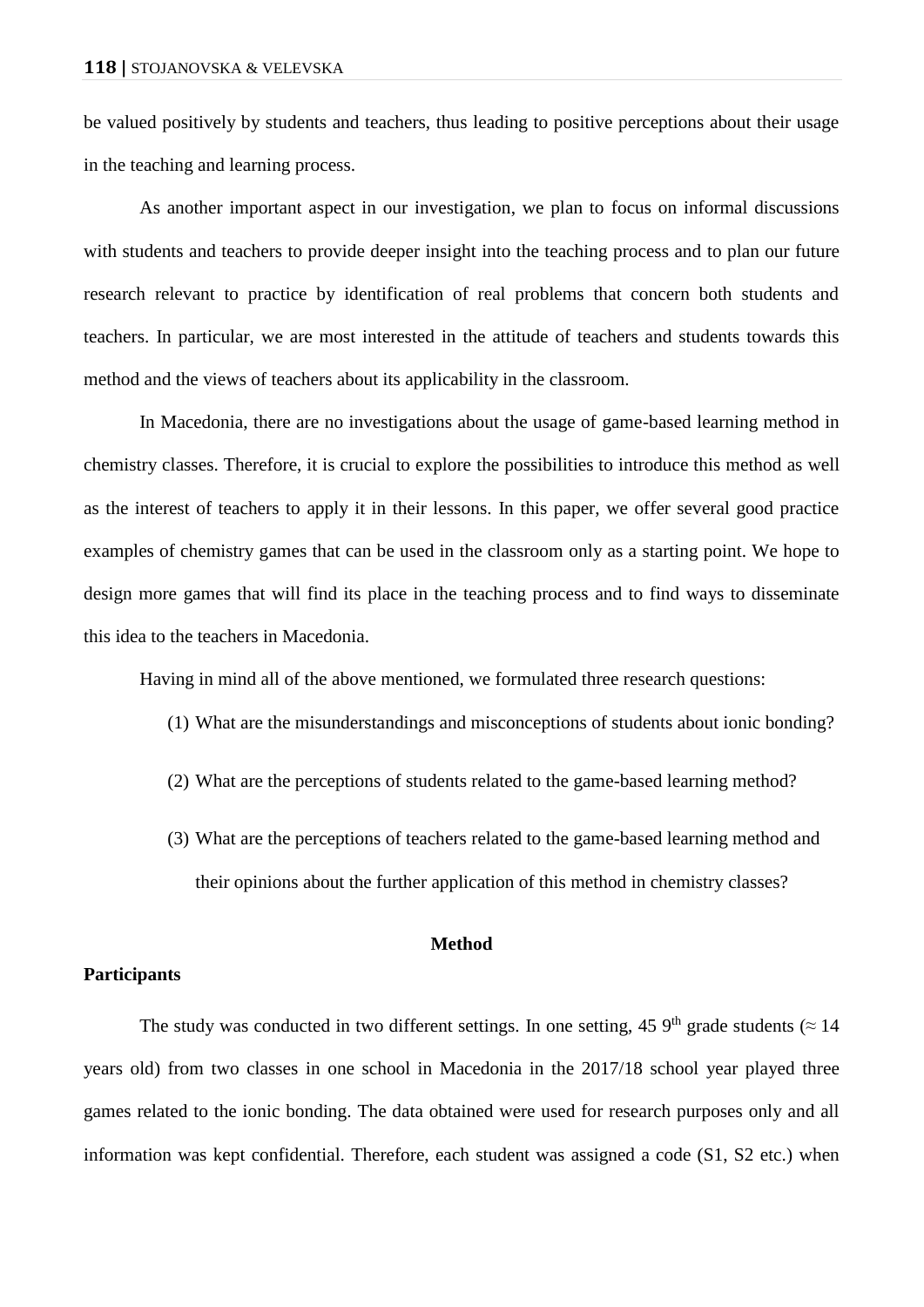analyzing the data. The study was conducted after the approval of the chemistry teacher and the school management. The results of the test did not affect students' grades.

In the second setting, science and chemistry teachers who choose to participate in a workshop (Friends of Education, 2018) were participants and game players. Active participation in the workshop was limited to 20 teachers; all others were observers.

## **Instruments**

### **Instruments for students.**

Before the lesson, students were given a short test on ionic bonding to assess their general knowledge on this topic. The test given to students before the lesson consisted of four questions:

- 1. The first one was a fill-in-the-blank type question and asked students to recognize whether an atom (atom of sodium/chlorine) would gain or lose electron/s (and how many) to form a sodium chloride entity. This question was worth 4 points.
- 2. The second one was also a fill-in-the-blank type question and tested students' knowledge on the role of valence electrons in ionic bond formation on the example of magnesium fluoride. This question was worth 2 points.
- 3. The third question asked students to determine the correctness of the three given statements; they could get maximum 3 points for this.
- 4. The fourth one required using a scheme to represent the ionic bond formation in magnesium fluoride, paying attention to valence electrons and their transfer from one atom to another, and to the ions formed. Maximum score for this question was 6.

One week after the lesson, students took a survey as a part of a post-class assessment. They were asked to fill in a questionnaire (anonymously) in which they expressed their feelings and opinions regarding the game-based teaching method used previously.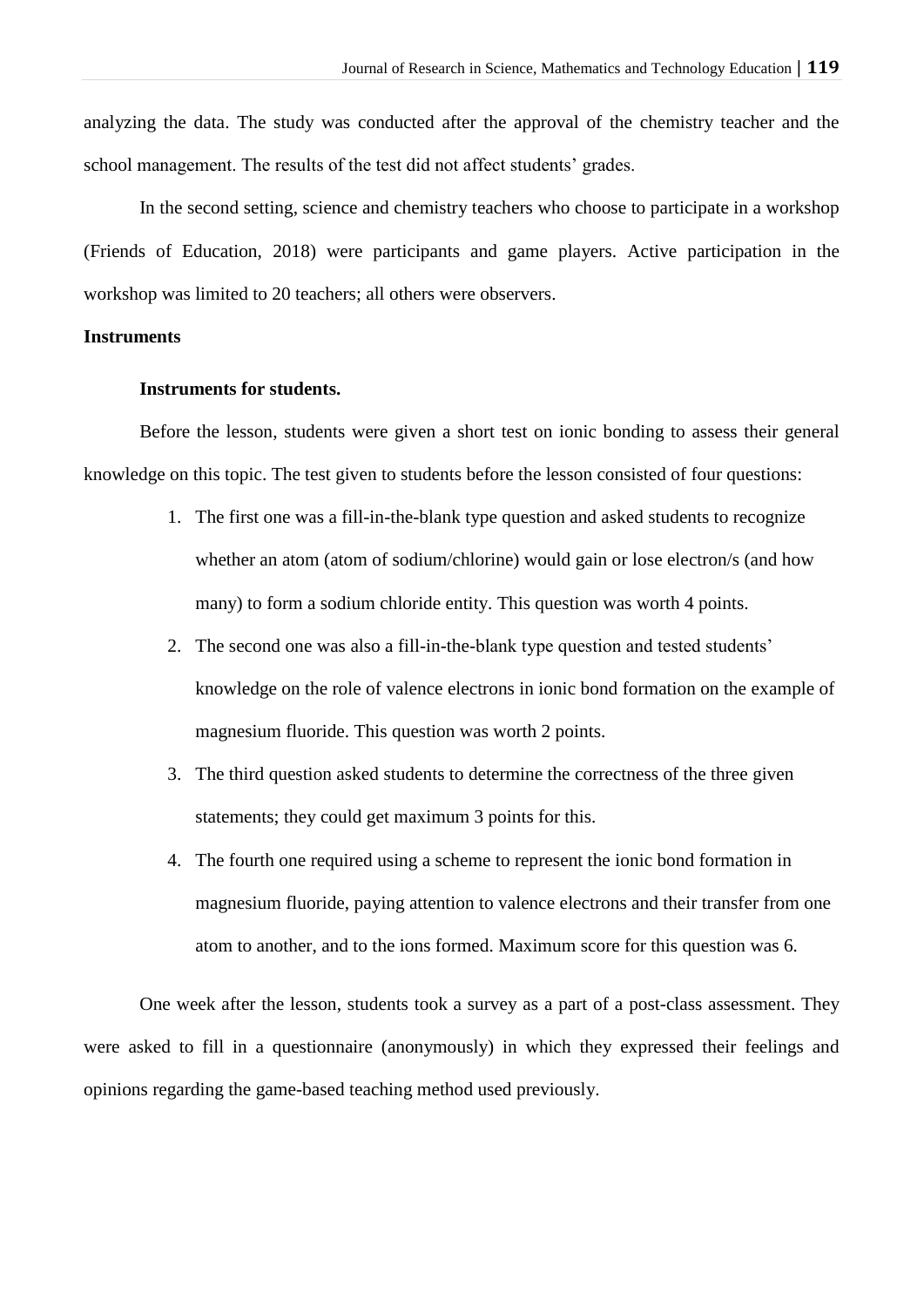# **Instruments for teachers.**

Teachers were given very similar questionnaire to the one given to students, except some statements were rephrased to represent teacher's points of view. The questionnaire was filled in anonymously to enable teachers to present their opinions more freely. A total of 16 teachers completed the survey. Details are given in the Result and discussion section.

The questionnaires used in this study were Likert-type scales of 9 statements on which students/teachers were supposed to agree or disagree. The questionnaires included a brief introduction in which explanation of the way it should be completed was given. The measuring scale ranged from 1 (strongly disagree) to 4 (strongly agree).

## **Research Design**

## **Research goals.**

The main research goals of this study were:

- to learn about the perceptions of both students and teachers related to the game-based learning method and to inspect their views and opinions about further applications of this method in chemistry classes, and
- to increase the awareness among students about possible misunderstandings and misconceptions they might have about ionic bonding.

#### **The chemistry games.**

The games that we have focused on in this study were aimed to serve to several learning objectives in two school subjects: Science (for 9−11 years old students) and Chemistry (for 13−14 years old students). The learning objectives important for games are briefly summarized in the following table.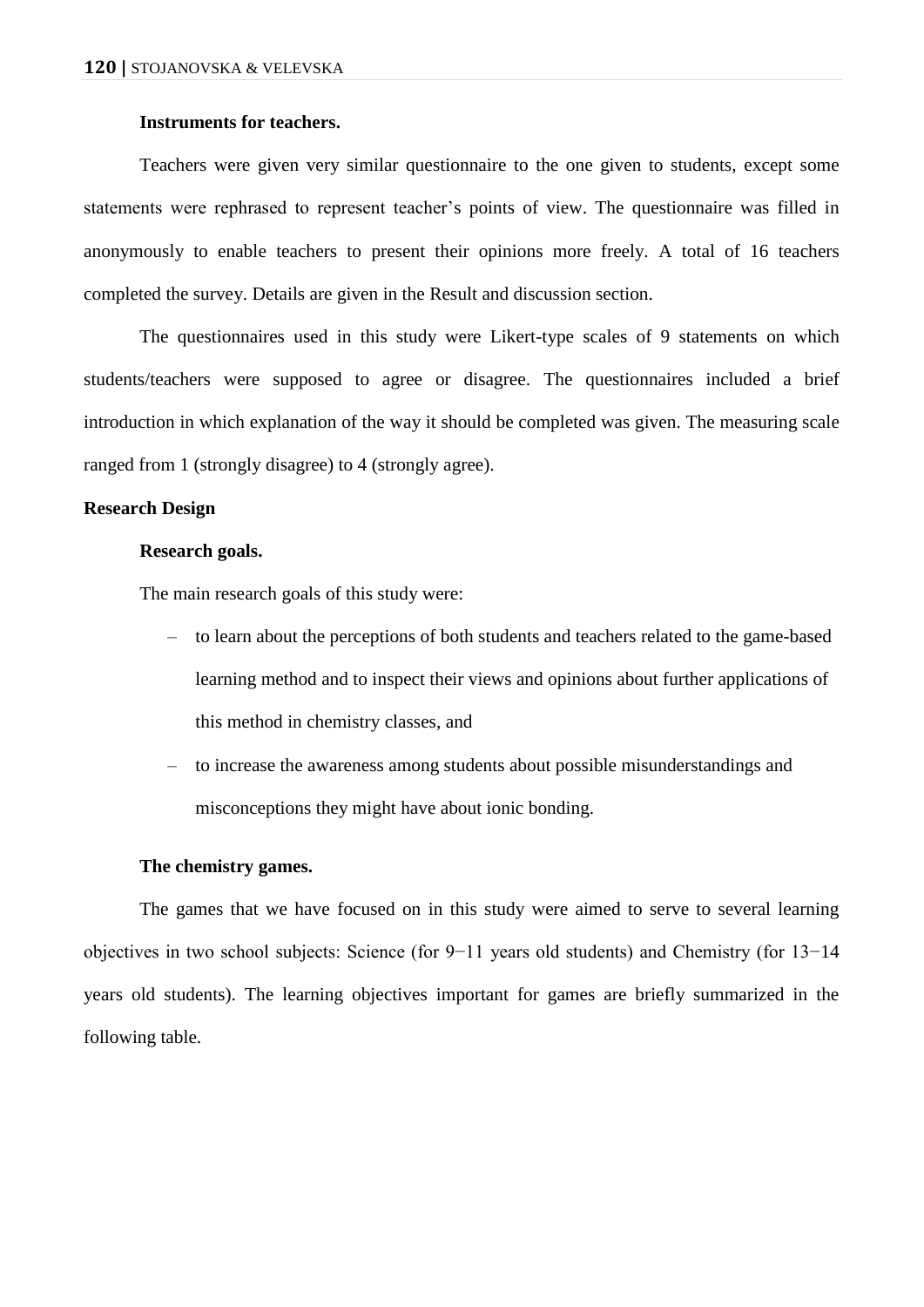## Table 1.

|  |  |  | Learning Objectives in Science and Chemistry Courses |  |
|--|--|--|------------------------------------------------------|--|
|--|--|--|------------------------------------------------------|--|

| <b>Learning objectives</b>                                           |                                                  |  |  |
|----------------------------------------------------------------------|--------------------------------------------------|--|--|
| <b>Science</b>                                                       | <b>Chemistry</b>                                 |  |  |
| Students know that matter can be in a solid,                         | Students describe everyday materials and their   |  |  |
| liquid or gaseous state.                                             | physical properties.                             |  |  |
| Students distinguish between soluble and                             |                                                  |  |  |
| insoluble substances.                                                | Students know the chemical symbols of the first  |  |  |
|                                                                      | 20 elements using the periodic table, as well as |  |  |
| Students know that when liquid evaporate from                        | some other known elements including iron,        |  |  |
| the solution, a solid remains in the vessel                          | zinc, copper, lead, silver, gold, and iodine.    |  |  |
| (providing there is a solid dissolved).                              |                                                  |  |  |
|                                                                      | Students describe the formation of ions (cations |  |  |
| Students distinguish between reversible and<br>irreversible changes. | and anions) by losing or gaining of electrons    |  |  |
|                                                                      | from atoms.                                      |  |  |
| Students make assumptions using scientific                           | Students make predictions using scientific       |  |  |
| knowledge and understanding.                                         | knowledge and understanding.                     |  |  |
| Students perform relevant observations and                           | Students discuss the results using scientific    |  |  |
| comparisons in a variety of contexts.                                | knowledge and share them with others.            |  |  |

As already mentioned, chemistry games used in this study are easy to prepare and require an old deck of cards or a cardboard/scraperboard pieces, marbles, dice and plastic cups. Games played in the classroom were: Ion Poker, Marble Madness and Make me a Formula, and in the workshop: Ion Poker, Surprise Box, Domino and The Longest Word. The set-up for some games is given at Figure 1. We have chosen only three games for students to play in the classroom as a part of their review lesson. These games were related to the topic learnt in school about ionic bonding and were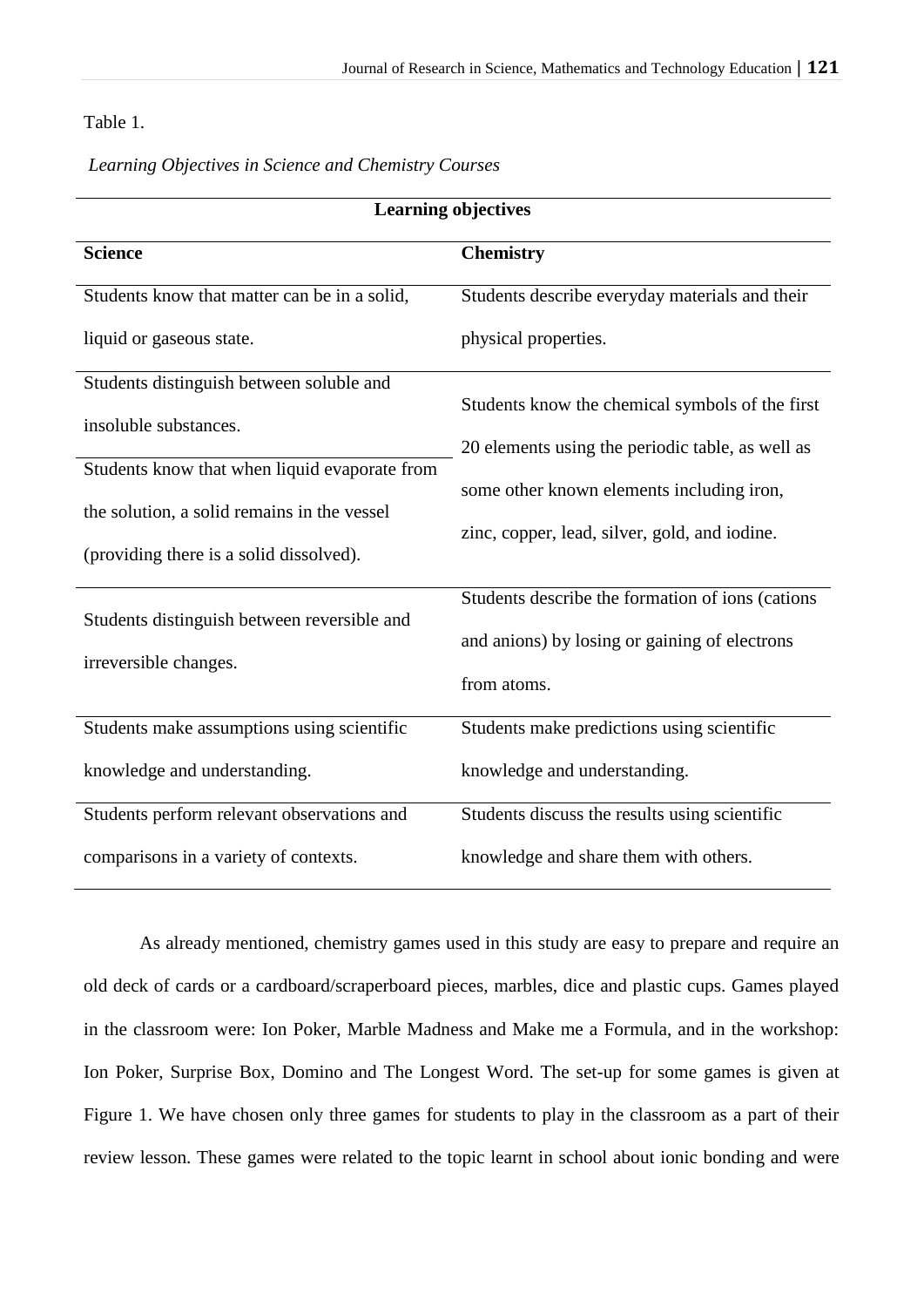the most suitable to use at this point of time. Also, not all proposed games were played in the workshop because the time restriction. One session (one workshop) was limited to 45 minutes and it was not possible to cover all planned activities.

The research aimed to inspect students' perceptions consisted of three parts: (1) simple test, (2) introducing and playing the games in the classroom and (3) informal discussions. The research that involved teachers comprised two parts: (1) introducing and playing the games in the workshop and (2) informal discussions.

One week before the realization of the review lesson about ionic bonding, students were given a simple four-question test. Details about the test are given in the Instrument section. The reason for giving such short test was to evocate students for the forthcoming class and to get fast insight into their previous knowledge regarding ionic bonding. The teacher (or the researcher or PhD student), just by looking superficially into the answers, can notice the parts in the test in which students had most difficulties in giving the right answer. Furthermore, he or she can immediately and adequately intervene by providing the suitable explanations where necessary, thus making the connection between the learned material and the games stronger. The authors made an effort to realize all activities in shorter amount of time due to the fact that teachers must strictly follow the national curriculum and therefore do not allow many classes to be hold by others (researchers or master and PhD students).

During the realization of the lesson the chemistry teacher, the researcher and three assistants were present. The assistants were chemistry students in their final year of study (pre-service teachers). They were familiar with the games and helped in organization before and during the class. Students from two classes from one school in Macedonia participated in the research: 21 students were present in one class and 24 in the other. They were divided into groups of four or five for playing the first game – the Ion Poker game. Next, the second game (Marble Madness) required two groups of students to merge into one, thus making groups that consisted of 8 to 10 students in each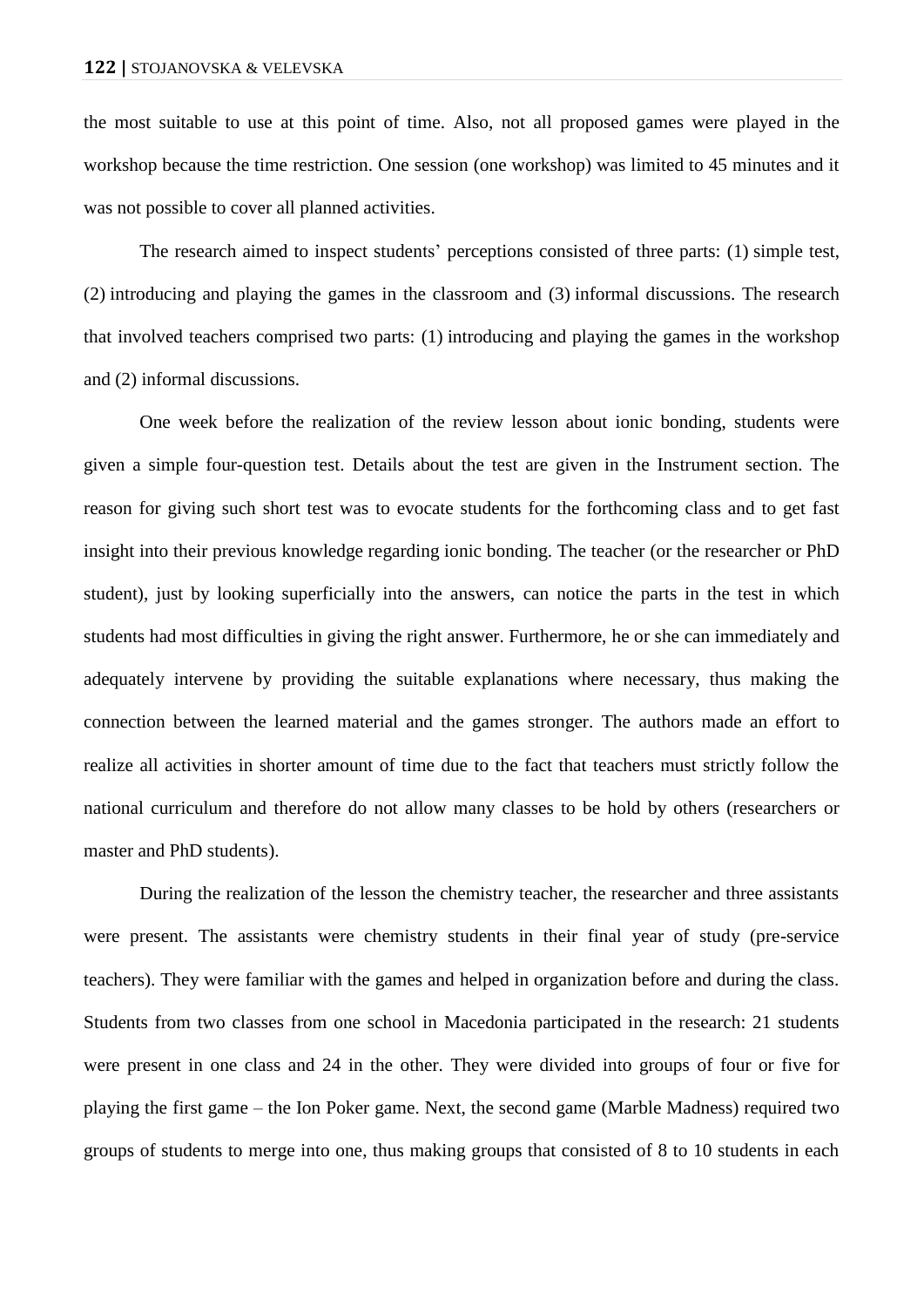one. Each group was given three index cards: on the first one "easy" formula was written (e.g. NaCl or KF) and then more "complicated" ones (e.g.  $MgF_2$  or Na<sub>2</sub>O in the second index card and Al<sub>2</sub>O<sub>3</sub> or  $Mg_3N_2$  in the third one). The last game was called Make me a Formula and required specially designed dice. There is no defined time to finish each game, but the first two games lasted approximately 15 minutes including the time for pre- and post-explanations. It is important that the teacher explains the game rules before starting the game and to offer additional explanations afterwards to make sure that all students understood the concepts which the game is based on. The teacher can vary the cards given at the beginning to each student in the Ion Poker game or the number of index cards given to each group in the Marble Madness game according to his/her needs and the time allowed. The Make me a Formula game was deliberately left last because in this game the time is not the limiting factor, meaning it can be played for 5 or for 20 minutes. Moreover, students are not grouped, but the game is played with all students. Namely, one student rolls the dice in front of the class and writes the corresponding formula on the board. Thus, we thought it would be wise to leave this game as last and enable students to play the game until the end of the lesson.

Games played in the workshop were Surprise Box, Ion Poker, Domino and The Longest Word. Participants were organized in groups of five and were supposed to think of a name for their group. The workshop was designed as some kind of competition among groups. Each group received points for each game according to the accomplishments of the participants. The first game, Surprise Box, was played among the members within the group. For the other three games new arrangements were made so that new groups were formed. These new groups were formed by one participant from each initial group. At the end, all points were summarized and the winner group was announced. Also, small rewards were prepared for each participant in the winner group.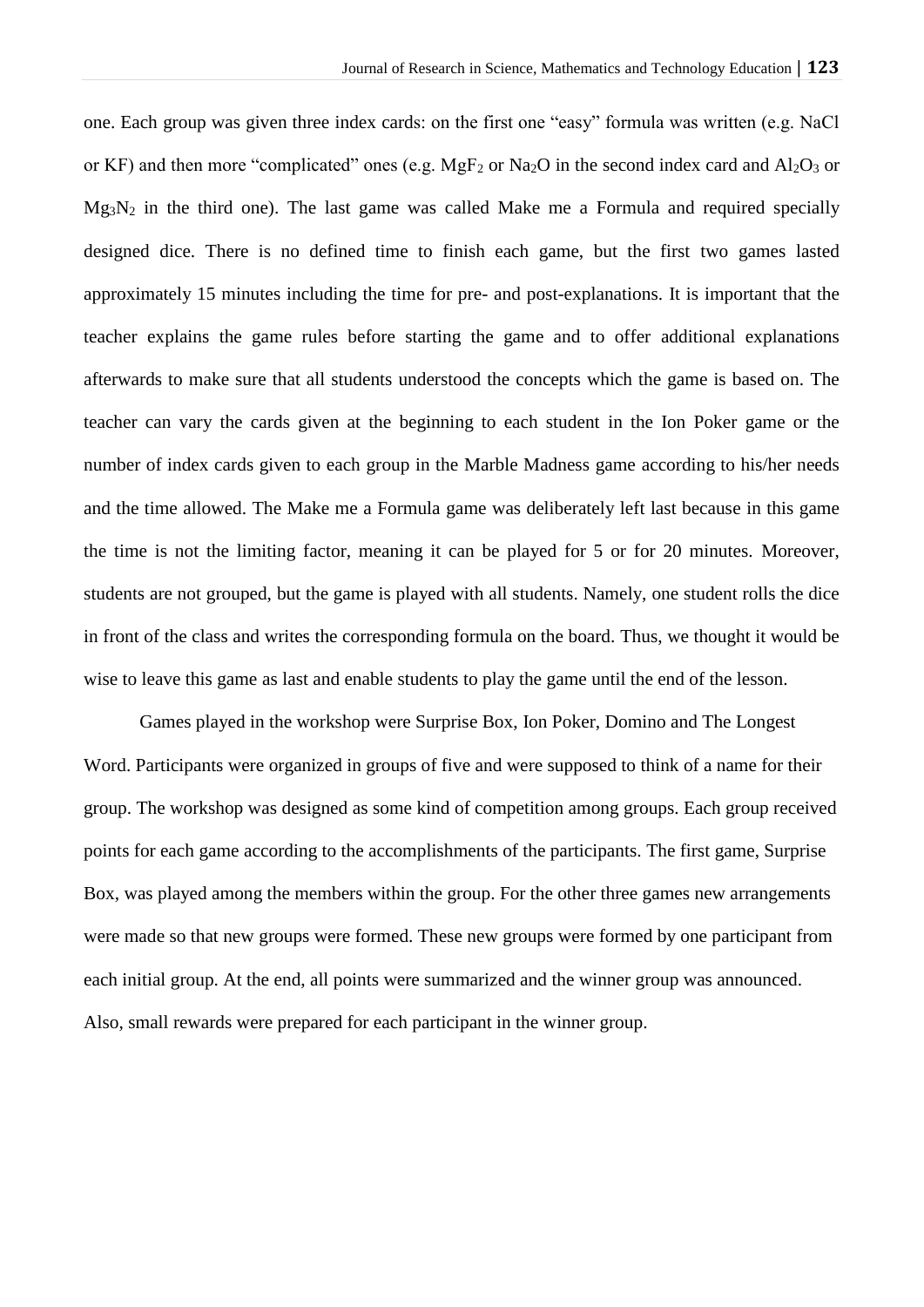

*Figure 1*. Game set-ups for Ion Poker (a), Marble Madness (b), Domino, at the beginning (c), Domino, during the play (d), Make me a Formula (e), Surprise Box (f)

e for the form of the form of the form of the form of the form of the form of the form of the form of the form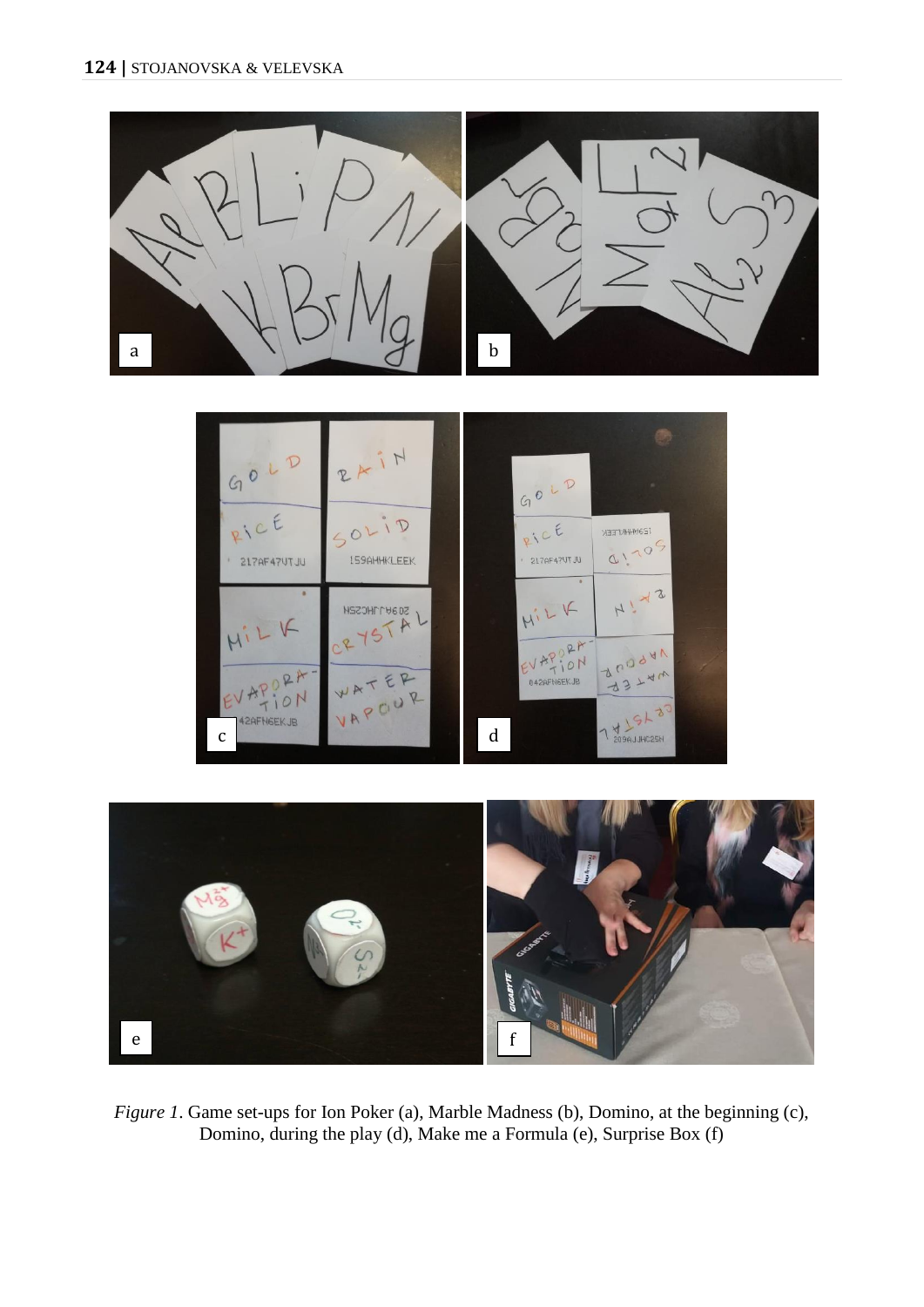(1) **Ion poker**. Ion poker game was played among students in the classroom and among teachers in the workshop. This game helps students to learn how to determine the number of electrons an atom will gain or lose when forming an ion (Howe, Krone, Reiter, & Verby, 2005). Materials needed for this game are handmade index cards with symbols of elements written on them (e.g. P, Li, Mg, O, …) and marbles which represented electrons.

Participants work in groups of four or five. Each participant has 10 marbles placed in a plastic cup. One person is a dealer and each participant within the group receives 5 cards. The dealer begins the play by setting down a card of his/her choice. After finding the symbol of the element on the periodic table chart, he/she determines the number of electrons that the atom loses or gains when forming an ion. Then, the dealer chooses one player from the group. If the atom loses electrons, the appropriate number of marbles must be taken from the dealer. If the atom gains electrons, the appropriate number of marbles must be given to the dealer. The winner is the person who has the greatest number of marbles after all cards have been played.

(2) **Marble madness**. Marble Madness game (Howe et al., 2005) was played among students in the classroom. Students were divided into groups of 8 or 10. Half of the students received one plastic cup with four marbles. The other half of the students got only an empty cup and no marbles. As in Ion Poker game, the marbles represented electrons. Students were divided into marble givers (i.e. electron givers, electron donors) and marble acceptors (electron acceptors). Based on their understanding the principle of ionic bonding, students were supposed to transfer marbles to one another.

Each group was given a handmade index card with a chemical formula written on it (e.g.  $MgF_2$ ). The task of students was to rearrange themselves to fulfill the electron(s) transfer. In this case  $(MgF_2)$ , if a group is consisted of 8 members – 4 givers and 4 acceptors, two givers (Mg<sup>2+</sup> cations) and four acceptors ( $F^-$  anions) are needed to complete the task. It is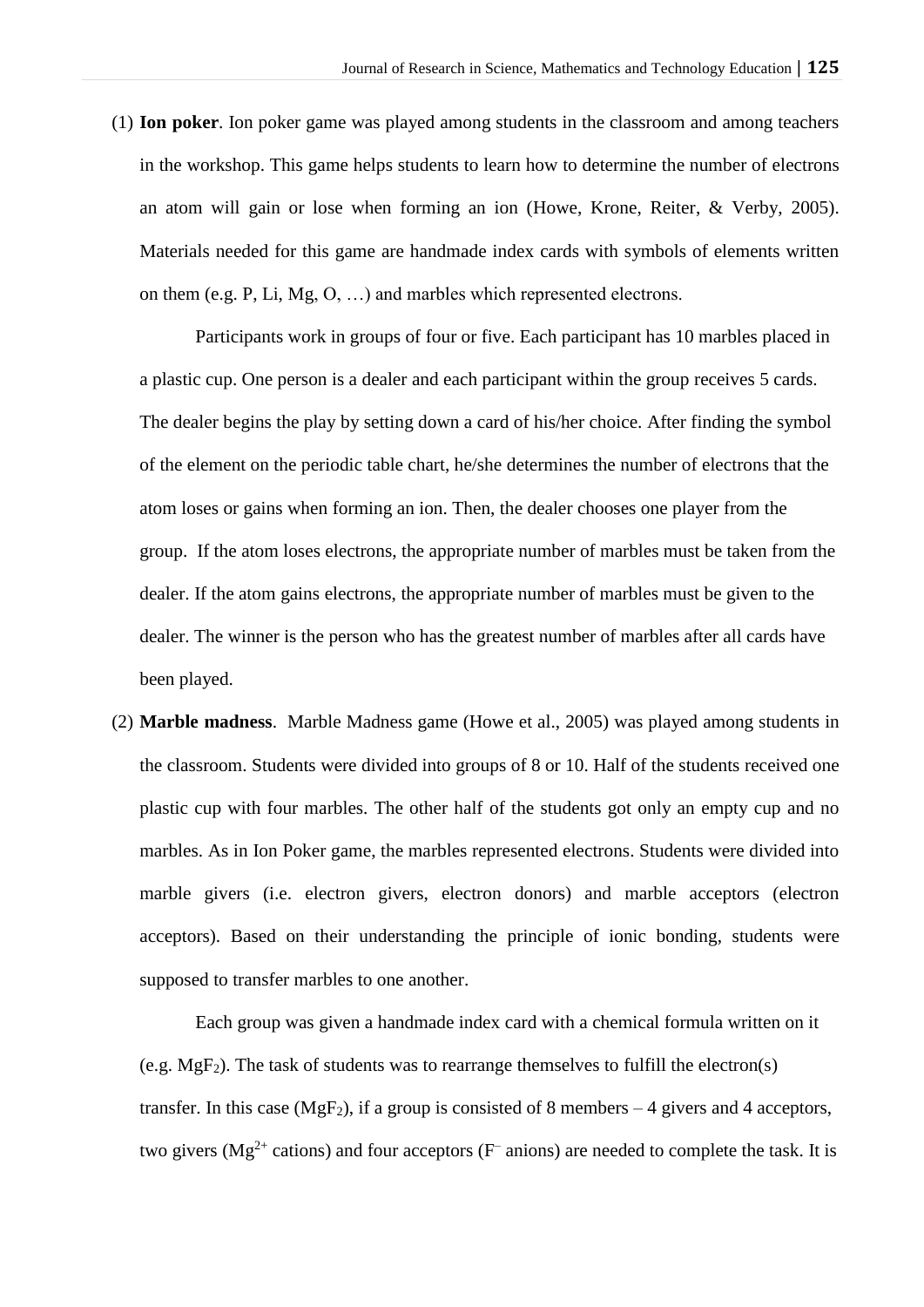advisable to start with "easy" chemical formulae (such as NaCl and KF) that require only one electron to be transferred and then move on to more complicated situations.

- (3) **Surprise box**. The aim of this game is to introduce materials and their properties to students. The teacher/instructor prepares the box before the class activity by making a round section on one side of the box. A piece of sock, shirt sleeve or pants legs can be attached to the hole. Unknown object is put inside the box. The student should guess the object inside, which material it is made of and try to describe it by using its properties such as texture, size, hardness etc. The skill students need to learn is to observe indirectly, use other senses other than their eyes and to understand what a property is.
- (4) **Domino**. Domino is a famous game that is played with domino tiles. For the purpose of this study "dominoes" were made out of album thumbnails background and were related to the states of matter. Two terms or phrases were written on each thumbnail background. Before the game begins, the players have to determine who makes the first move. It is usually done by an agreement or by rolling a dice. Next tiles are placed so that only the "open" ends of a layout are open for play. If a player cannot make a move, he/she takes one tile from the deck. The first player to play all his/her tiles is the winner.
- (5) **The longest word**. Within this game student learn about symbols of chemical elements. The goal is to think of as many words as possible in a certain amount of time using the symbols from the periodic table. The winner is the group that has the longest word. Also, some credit could be given to the one that "invented" most of the words, irrespectively of their length.
- (6) **Make me a formula**. This is a game about chemical nomenclature of ionic compounds (mainly salts). One student rolls two dice: one with cations written on every sides and another with anions. The student should write a chemical formula of the selected cation-anion pair.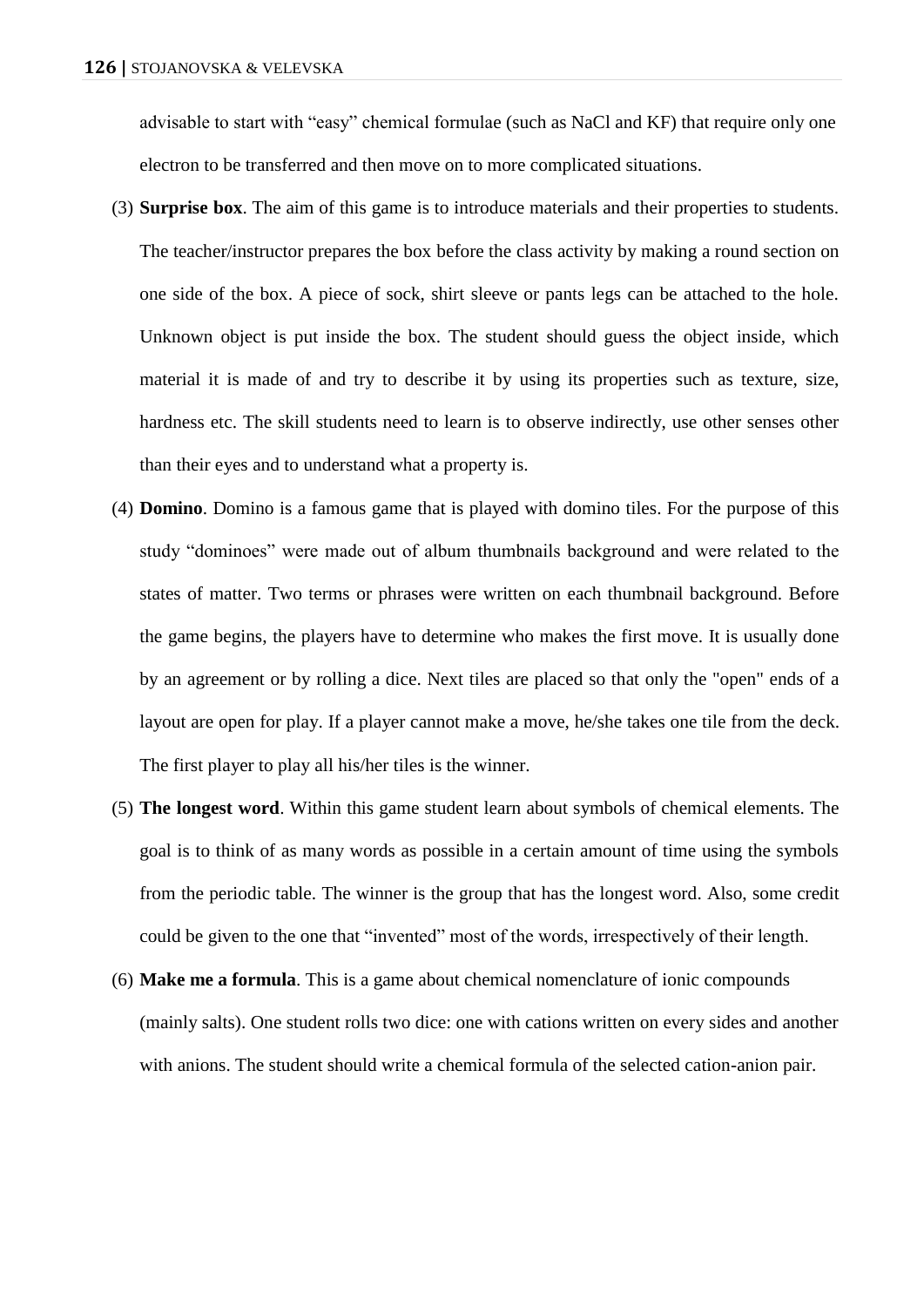### **Data analysis.**

The main focus of this study was to collect the opinions and perceptions of students and teachers concerning the use of educational games in the chemistry/science class. Additionally, simple test was introduced to students to evocate and diagnose students' previous knowledge and to get insights into students' misunderstandings and misconceptions regarding ionic bonding. The information obtained by the informal discussions with both students and teachers was considered beneficial for further in-depth research in this field and represents a valuable tool for improving particular aspects of the study.

A simple test was used to get immediate diagnose of students' knowledge about ionic bonding. The main focus of this study was to acquaint students with the chemistry games and to measure their attitude towards game-based learning approach, not to test their knowledge. The simple test was designed to superficially assess the students' knowledge needed as a base for realization of the learning objectives for the particular class. It was requested by the school management to use not too many classes for the research, so it was not possible in this short amount of time to test both students' knowledge of this topic and their perceptions about chemistry games. As this was only a pilot study, all information obtained together with the shortcomings and flaws in the study would be used in deeper and wide-ranging research.

Still, to answer the first research question, the mean scores and standard deviations of each question were calculated and further qualitative analysis of explanatory questions was performed to provide an information on potential misunderstandings of students.

Likert-type scale questionnaire was used to identify and collect information regarding the perceptions of students and teachers. The Likert-type scale technique is commonly used in social studies for the assessment of attitudes (Croasmun & Ostrom, 2011). The prepared test questions and questionnaire statements were examined by one university teacher and one school teacher and necessary adjustments were made before administration. Cronbach's alpha coefficient (Namdeo &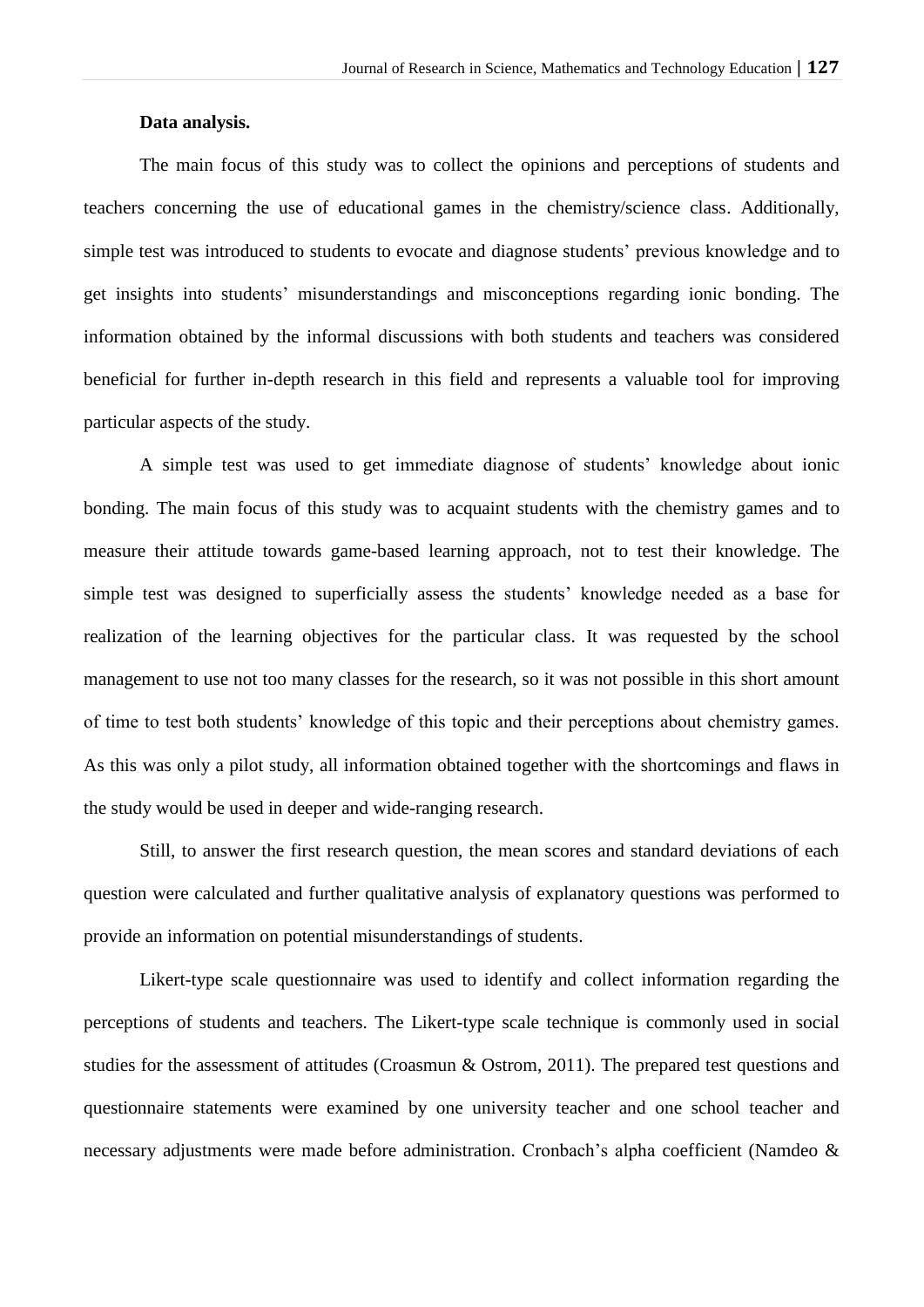Rout, 2016; Wessa, 2018) was calculated as a measure of internal consistency reliability of the instrument.

The questionnaire was tested on a pilot group of 45 school students and 20 science and chemistry teachers. The starting idea was to explore the perceptions of small group of teachers and students and to extend to a broader population. As a matter of fact, the small sample size is one of the limitations of this study.

Specifically, a 9-item perception scale was used. The statements were slightly different for teachers and for students and reflected students'/teachers' perceptions about the effectiveness of the educational games, the simplicity of the game rules, game mechanism to enable involvement of all students etc. The questionnaire contained items in a 4-point Likert-scale and the ratings ranged from 1 (strongly disagree) to 4 (strongly agree). Comments of students and teachers were valuable in understanding difficulties and addressing possible misconceptions they might have regarding discussed topics.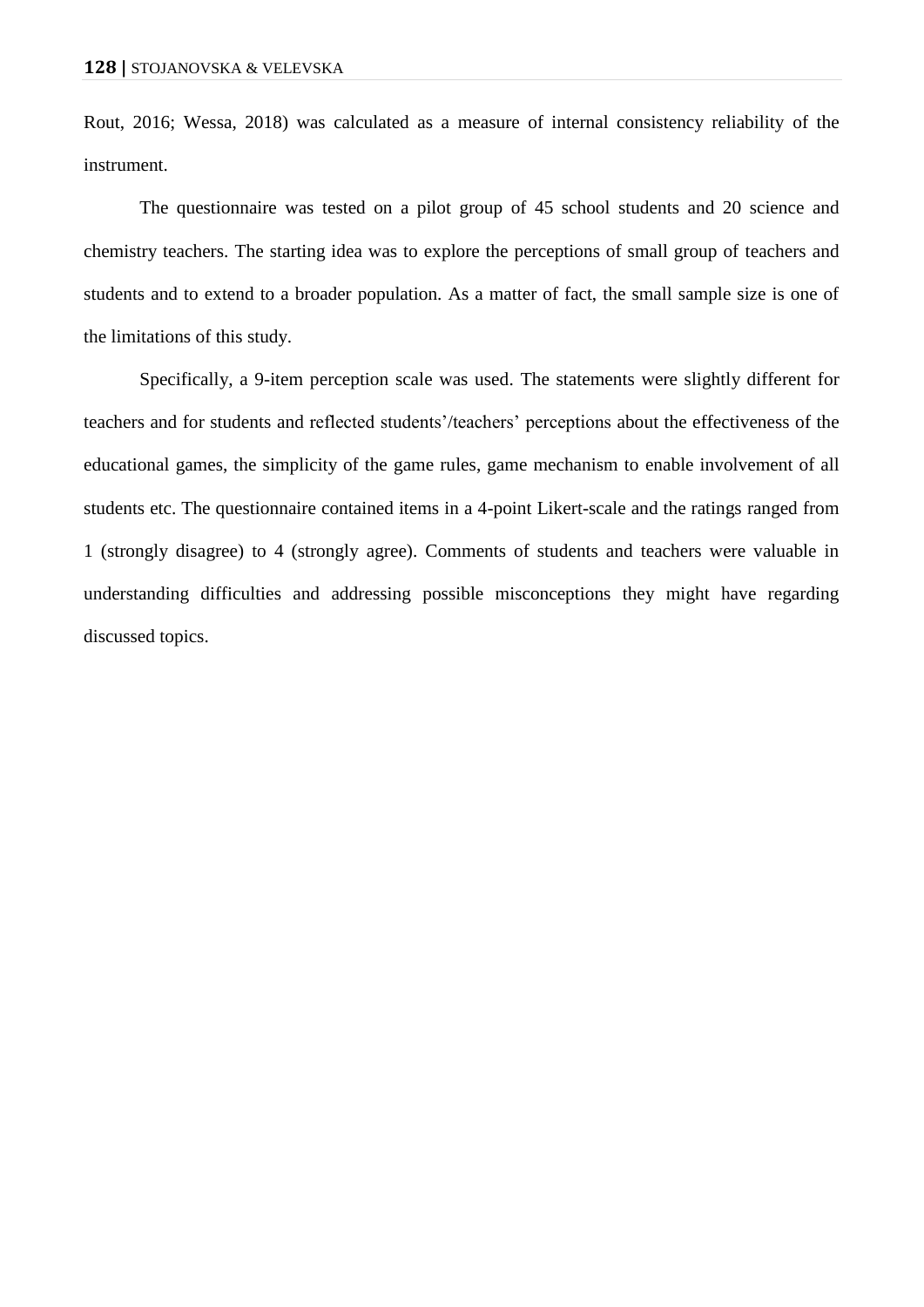The statements used in the questionnaire were:

| Statements from the teachers' questionnaire        |
|----------------------------------------------------|
| The workshop involving educational games was       |
| interesting.                                       |
| I have learned a new method of teaching.           |
| Educational games can help students to broaden     |
| their knowledge regarding ionic bonding.           |
| The activities were adequate to the                |
| curriculum.                                        |
| The indicated examples were adequate to the        |
| curriculum.                                        |
| The activities involving educational games can     |
| help students to clarify their misunderstandings   |
| about ionic bond.                                  |
| The time frame was maintained.                     |
| I could understand the presenter's explanations    |
| easily and clearly and the instructions/rules were |
| easy to follow.                                    |
|                                                    |

All group members were active.

All group members were active.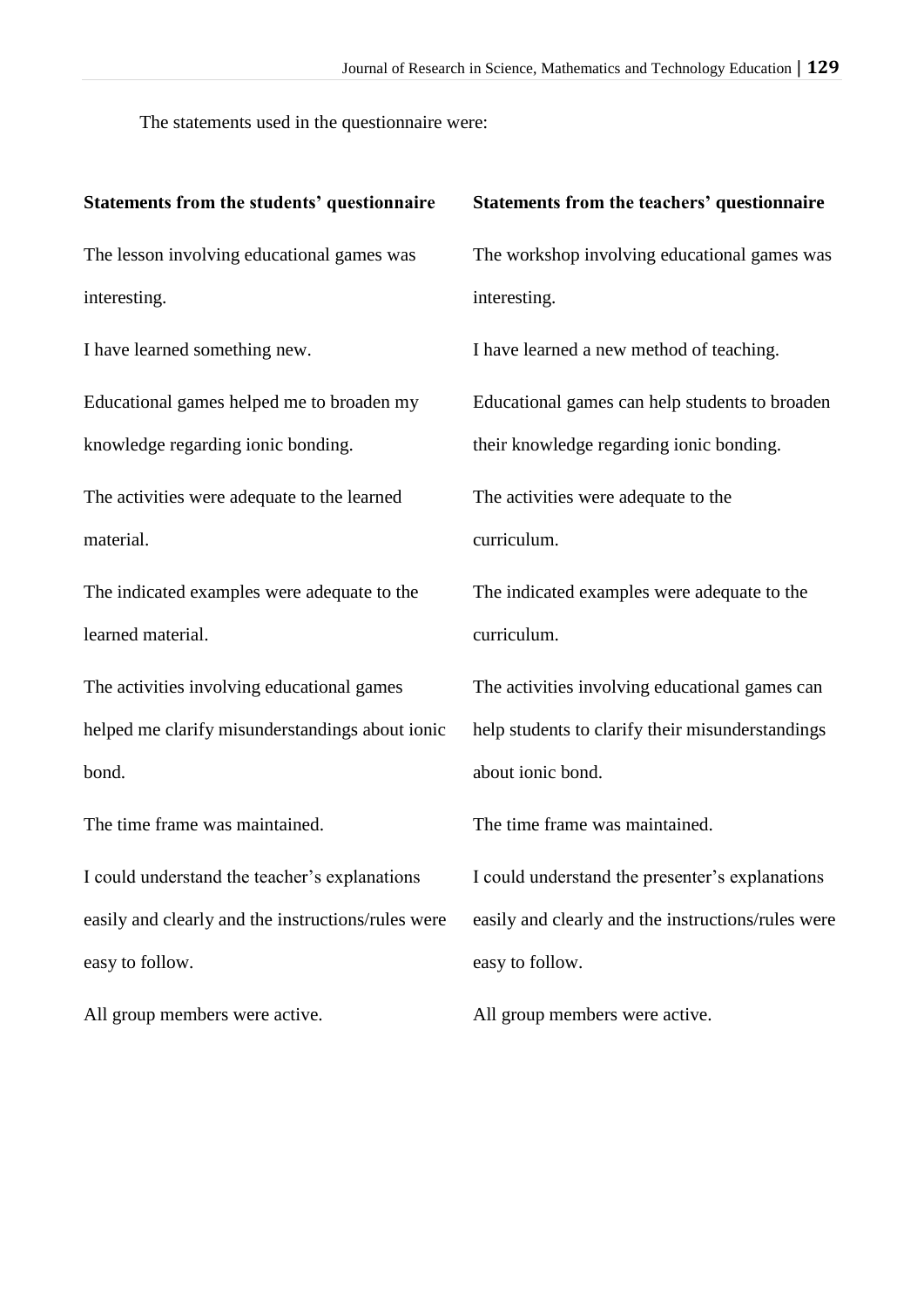#### **Results and Discussion**

Before the lesson, students' knowledge on ionic bonding was tested using a simple test. The test consisted of four questions: the first two were fill-in-the-blank type questions; the third one asked them to determine the correctness of the given statements and the fourth one required more complex knowledge of using a scheme to represent the ionic bond formation in magnesium fluoride.

To answer the first research question, the analysis of the test results was made by calculating the mean scores and standard deviations of each question (Table 2). Cronbach's alpha for this pilot study was quite low (0.463) and this test cannot be a reliable measure of students' knowledge, but only to provide an immediate feedback and information of their misunderstandings. Furthermore, a deeper analysis of the responses was conducted, especially to the fourth question. Misunderstandings revealed by this analysis are reported below. The maximum test score was 15. A total of 45 students took the test. The achievements of students are given in Figure 2.

#### Table 2**.**

*Average test scores*

| <b>Test item</b>  | )1                |      |          | $\mathbf{Q}$        | <b>Total</b> |
|-------------------|-------------------|------|----------|---------------------|--------------|
| <b>Mean score</b> | $\Lambda$<br>3.42 | .89  | 2.78     | <u>ว าา</u><br>J.LL | 11.JI        |
| <b>SD</b>         | <b>J.89</b>       | 0.32 | $0.60\,$ | 1.98                | 2.86         |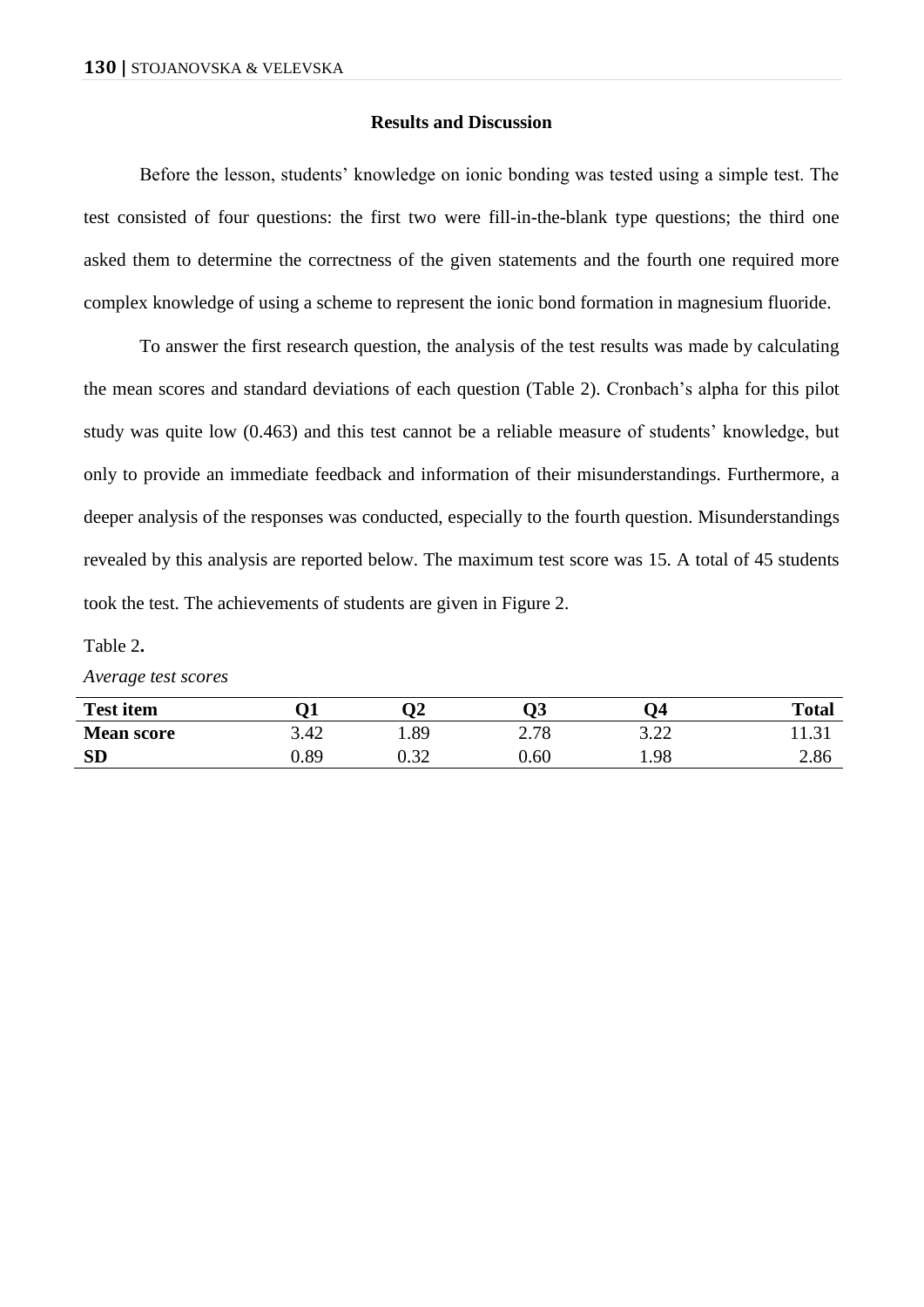

*Figure 2***.** Students' scores on the test

Most students had a well-established knowledge regarding the ionic bonding. Nearly half of the students (46.7 %) had high score on the test (between 13 and 15 points) and approximately two thirds of students (64.4 %) had 10 or more points. The previously acquired knowledge helped students to follow the intervention game-based program and to work according to the game rules.

Most mistakes were recorded in the fourth question, which was the most complex one. Six out of 45 students gave fully correct answer (an example is given in Fig. 3). Most students wrote electronic arrangement although it was not necessary. It was noticed that students were facing some difficulties when explaining the ionic bond formation using a scheme. Some of the most common misunderstandings were:

- writing an incorrect charge script (ionic charge) neglecting the IUPAC notation for ionic charges (Jensen, 2012), such as "+2" or "++" instead of "2+" (Fig. 4)
- arrows pointing the "path" of the electron not clearly marked (Fig. 4 right and Fig. 5 left) or no arrows at all (Fig. 4 left and Fig. 5 right)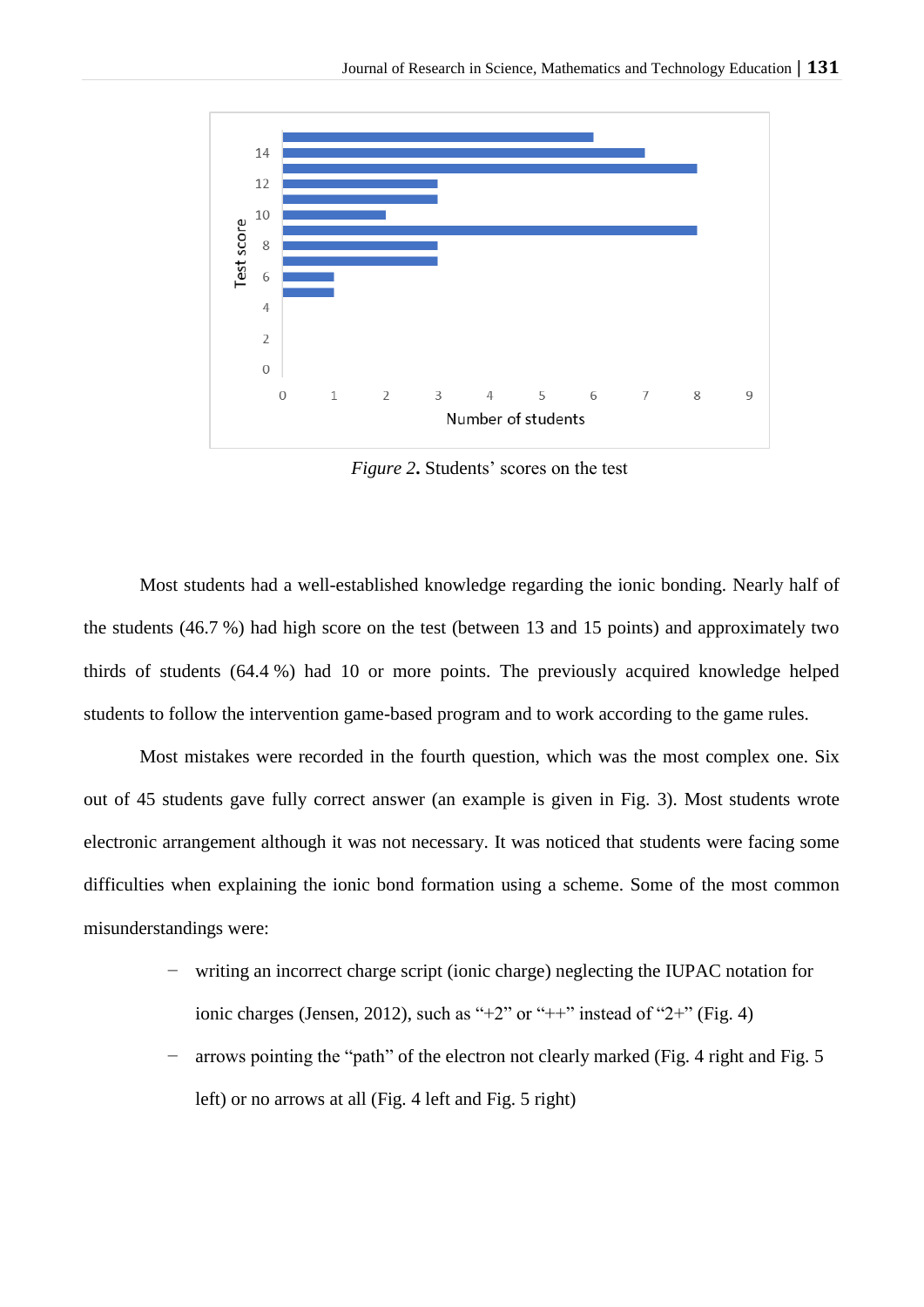not paying attention to the number of atoms needed for bonding to happen (Fig. 4 left

and Fig. 5 right) or to the number of ions formed (Fig. 5 left)



*Figure 3.* Answer to question  $4 - a$  good example



*Figure 4*. Answers to question 4 – incorrect charge script (ionic charge)



*Figure 5*. Answers to question 4 – misunderstandings

**Survey for students**. Students were given a questionnaire to state their attitude about the teaching method (research question 2). There were 9 statements on this questionnaire and four options to choose from:  $1$  – strongly disagree,  $2$  – disagree,  $3$  – agree and  $4$  – strongly agree. All 45 students responded to the questionnaire. The mean scores ranked from 3.24 to 3.73. The data obtained are summarized in the following table.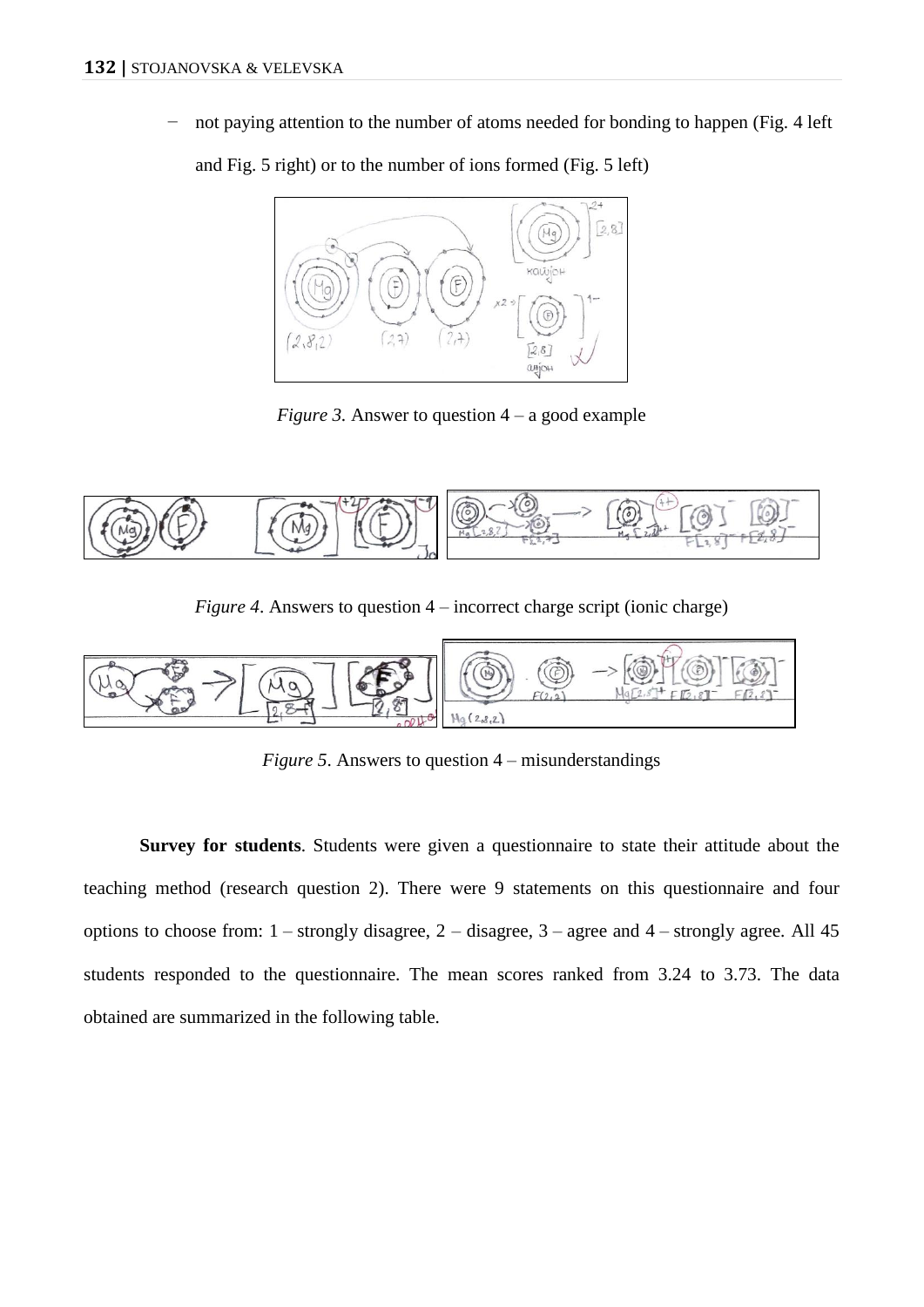## Table 3.

*Results of students' survey*

| <b>Statement</b>                                                         | <b>Mean score</b> | <b>SD</b> |
|--------------------------------------------------------------------------|-------------------|-----------|
| The lesson involving educational games was interesting.                  | 3.67              | 0.56      |
| I have learned something new.                                            | 3.24              | 0.77      |
| Educational games helped me to broaden my knowledge regarding ionic      | 3.38              | 0.81      |
| bonding.                                                                 |                   |           |
| The activities were adequate to the learned material.                    | 3.73              | 0.45      |
| The indicated examples were adequate to the learned material.            | 3.64              | 0.57      |
| The activities involving educational games helped me clarify             | 3.36              | 0.86      |
| misunderstandings about ionic bond.                                      |                   |           |
| The time frame was maintained.                                           | 3.49              | 0.66      |
| I could understand the teacher's explanations easily and clearly and the | 3.24              | 0.88      |
| instructions/rules were easy to follow.                                  |                   |           |
| All group members were active.                                           | 3.53              | 0.79      |

In addition, students had an opportunity to comment the realization of the lesson and to note their learning difficulties on ionic bonding topic. Most students did not write any comments, and some of them claimed that they had no difficulties at all. Only one student gave more extended comment:

S26: *"I used to have problems about the valences and about gaining and losing electrons, but these games and activities helped me overcome those misunderstanding and get more solid knowledge about this topic."*

Most comments regarding the lesson itself were positive, stating that the lesson was well planned, interesting and very helpful. One student had an interesting comment: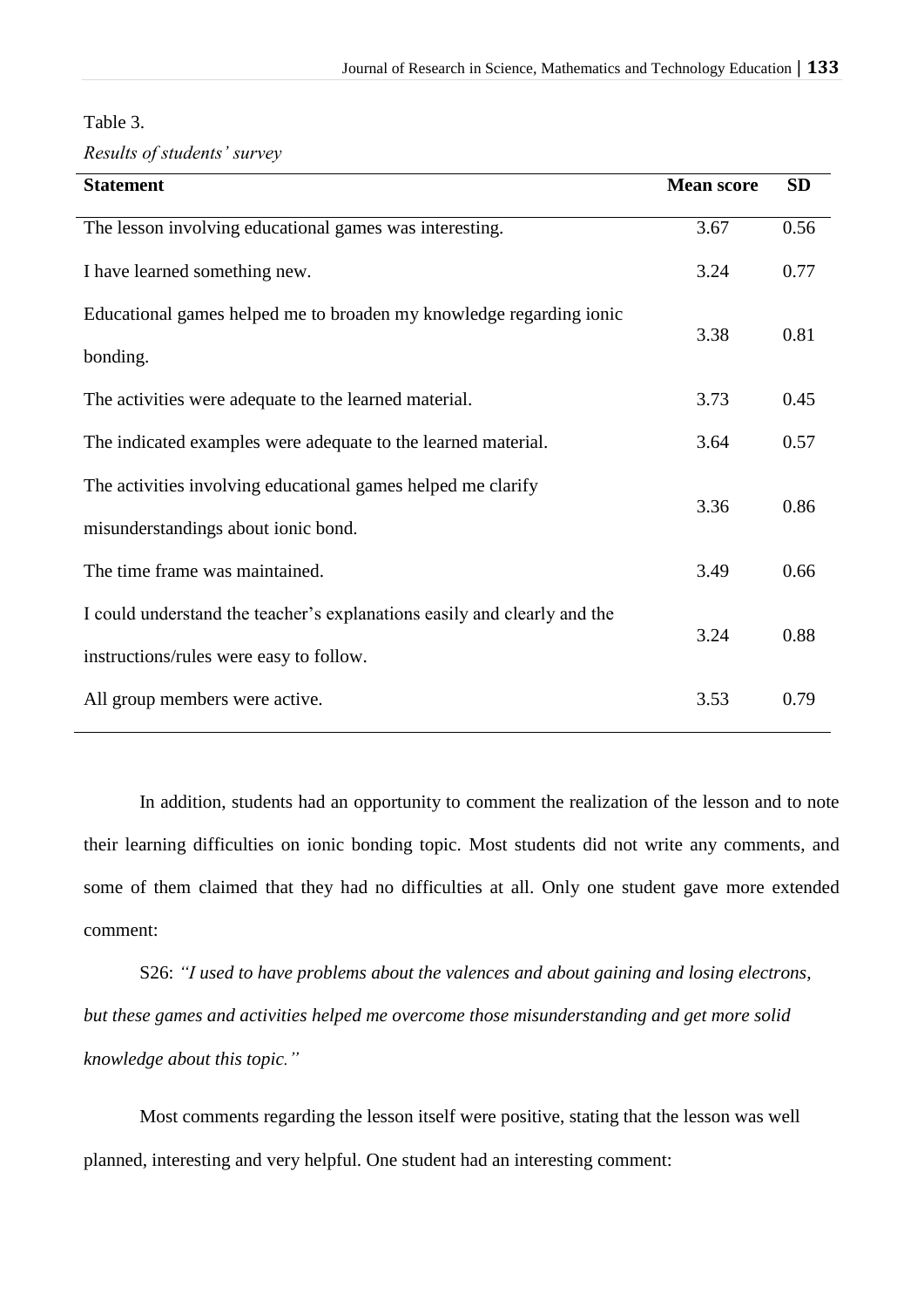S27: *"I think that the teacher needed to explain more about ionic bonding instead of waiting for us to give the answers."*

The student thought that the teacher should not wait for their responses and should give the correct answer right away although it was a review lesson. This can indicate the way students are thought in our schools. In the authors' opinion, students should be given enough time to think about certain problem and encourage students to come up with the solution by themselves rather than providing them ready-made (instant) answers.

#### **Survey for teachers**.

This questionnaire consisted of 9 statements as well which were very similar to those of students. They were adopted to measure the teachers' points of view regarding the game-based method proposed during the workshop (research question 3). Teachers' standpoints are summarized in Table 4.

Teachers did not comment much on the questionnaires. Some of them expressed their satisfaction of the workshop stating it was very useful to them. They found the indicated games to be a useful tool to make the learning process more enjoyable as they were enjoying the workshop themselves. In one comment it was noted that students often have difficulties in determining valences of certain atoms.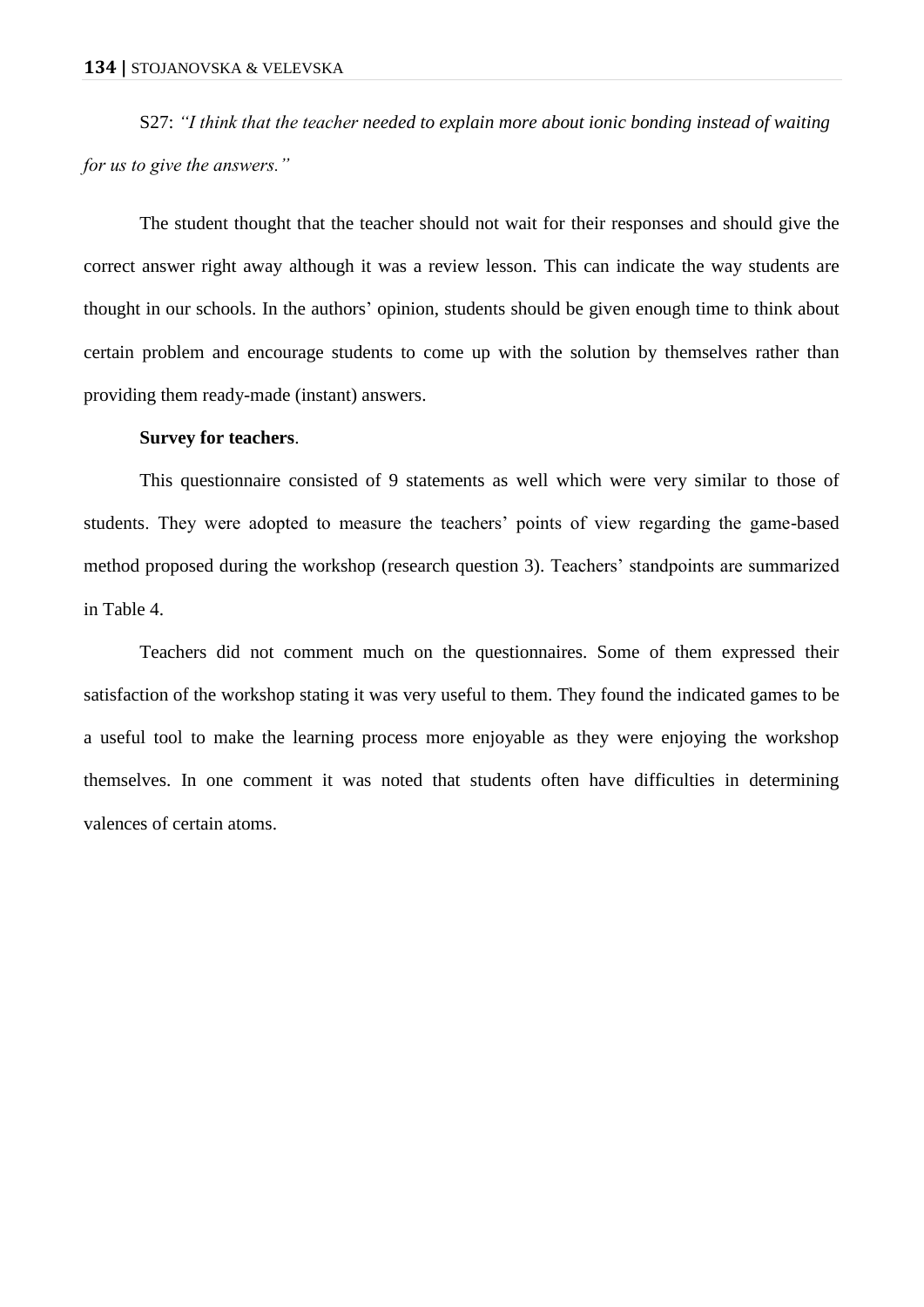| Table 4. |  |  |
|----------|--|--|
|----------|--|--|

*Results of teachers' survey*

| <b>Statement</b>                                                           | <b>Mean score</b> | <b>SD</b> |
|----------------------------------------------------------------------------|-------------------|-----------|
| The workshop involving educational games was interesting.                  | 3.88              | 0.34      |
| I have learned a new method of teaching.                                   | 3.75              | 0.45      |
| Educational games can help students to broaden their knowledge regarding   | 3.81              | 0.40      |
| ionic bonding.                                                             |                   |           |
| The activities were adequate to the curriculum.                            | 3.81              | 0.40      |
| The indicated examples were adequate to the curriculum.                    | 3.81              | 0.40      |
| The activities involving educational games can help students clarify their | 3.75              | 0.45      |
| misunderstandings about ionic bond.                                        |                   |           |
| The time frame was maintained.                                             | 3.75              | 0.45      |
| I could understand the presenter's explanations easily and clearly and the | 3.88              | 0.34      |
| instructions/rules were easy to follow.                                    |                   |           |
| All group members were active.                                             | 3.88              | 0.34      |

Cronbach's alpha and related statistics for internal consistency reliability are shown in Tables 5 and 6. As can be seen, the Cronbach's alpha values obtained for the students' and teachers' questionnaires are 0.9088 and 0.9321, respectively. This is an indicator that both questionnaires showed an excellent internal consistency and can be considered as reliable instruments for measuring the perceptions of students and teachers.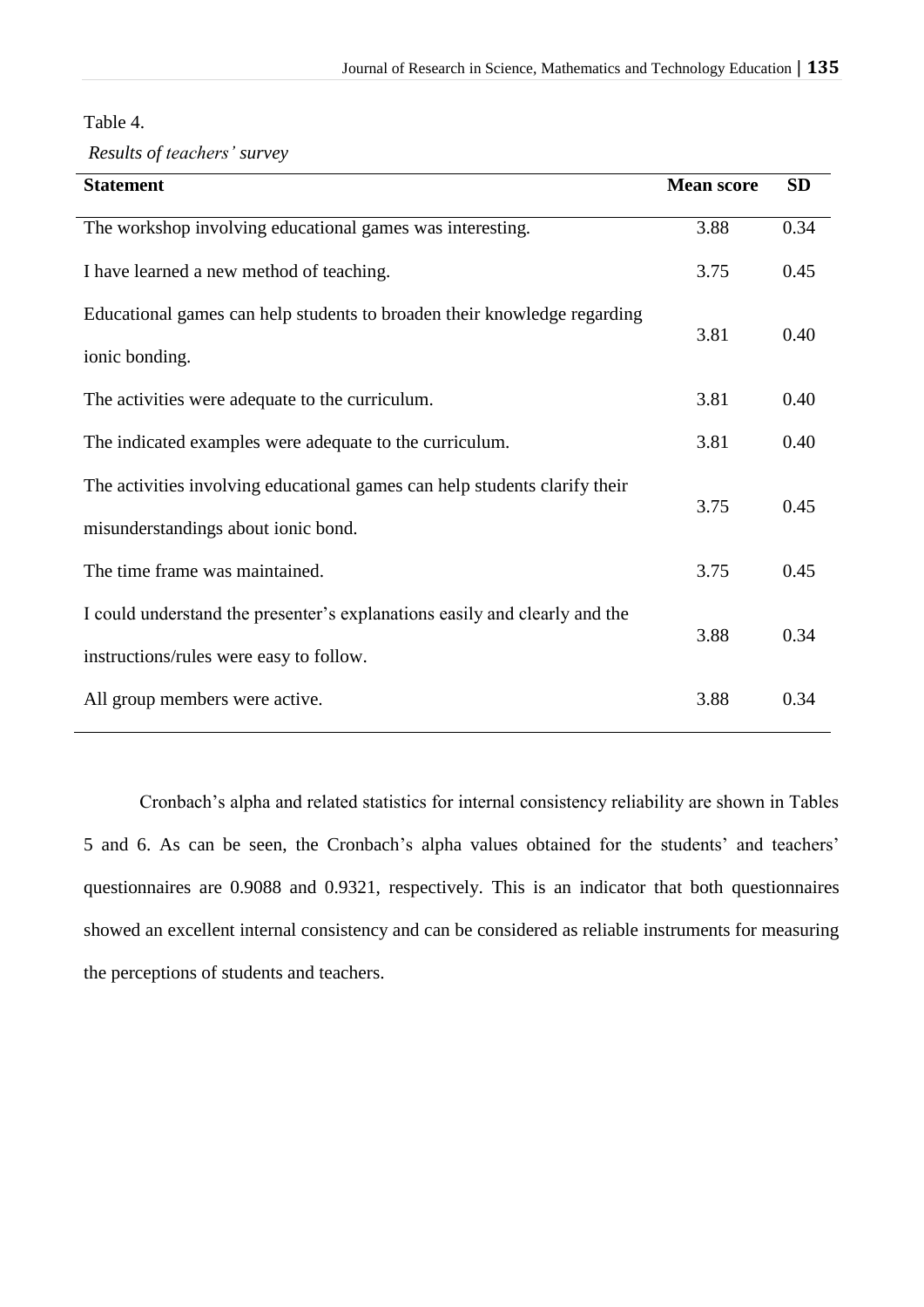# Table 5.

*Cronbach's alpha and related statistics for students' questionnaire*

| <b>Items</b> | <b>Cronbach's Alpha</b> | Std. Alpha | G6 (scm) | <b>Average R</b> |
|--------------|-------------------------|------------|----------|------------------|
| All items    | 0.9088                  | 0.9081     | 0.9204   | 0.5235           |
| 1 excluded   | 0.9072                  | 0.9057     | 0.9169   | 0.5457           |
| 2 excluded   | 0.8881                  | 0.8889     | 0.8980   | 0.5001           |
| 3 excluded   | 0.8906                  | 0.8921     | 0.9013   | 0.5082           |
| 4 excluded   | 0.9090                  | 0.9072     | 0.9151   | 0.5499           |
| 5 excluded   | 0.9055                  | 0.9039     | 0.9120   | 0.5404           |
| 6 excluded   | 0.8944                  | 0.8942     | 0.9055   | 0.5138           |
| 7 excluded   | 0.9008                  | 0.9011     | 0.9142   | 0.5324           |
| 8 excluded   | 0.8881                  | 0.8877     | 0.9020   | 0.4969           |
| 9 excluded   | 0.8986                  | 0.8980     | 0.9064   | 0.5238           |
|              |                         |            |          |                  |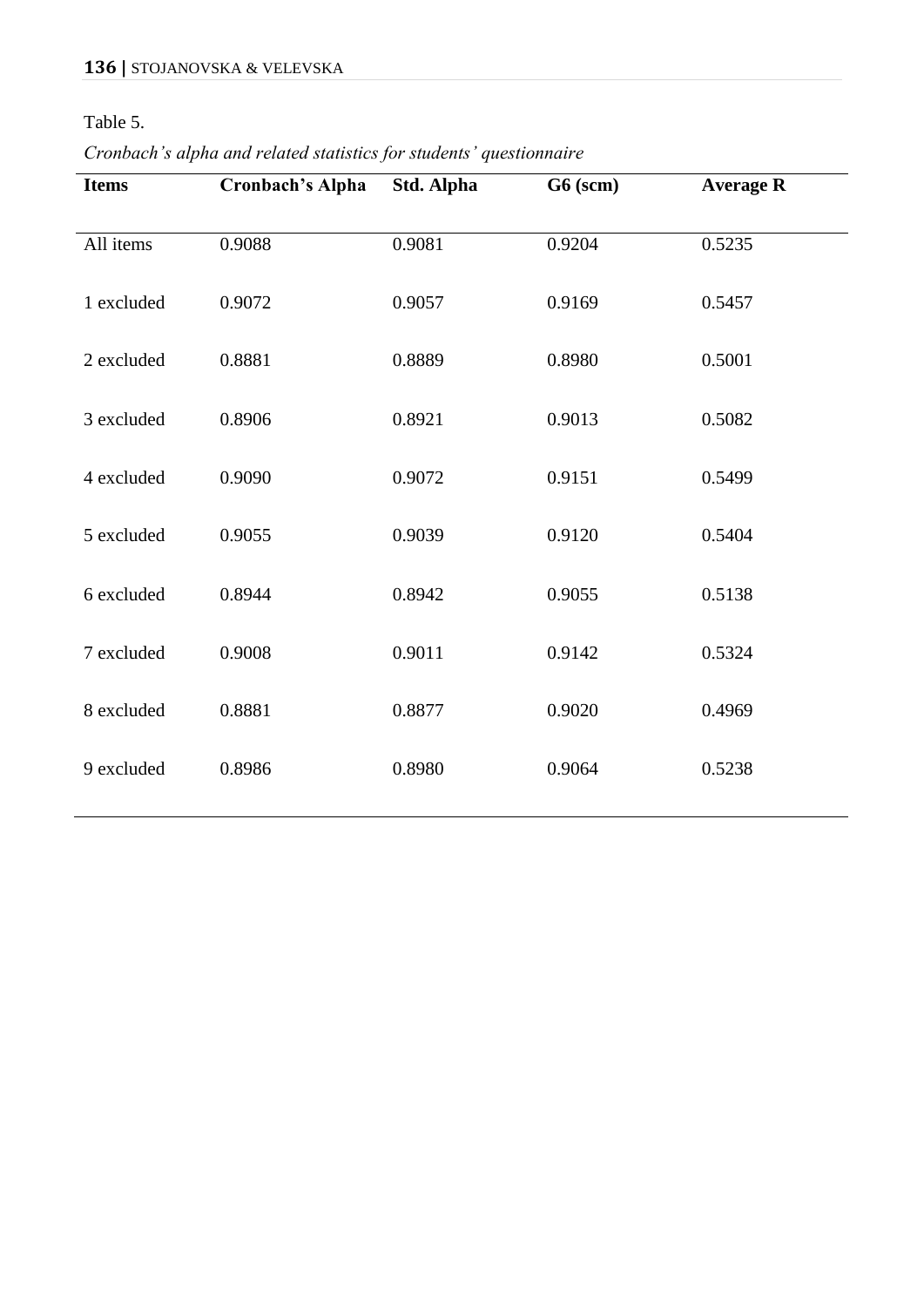| <b>Items</b> | <b>Cronbach's Alpha</b> | Std. Alpha | $G6$ (scm) | <b>Average R</b> |
|--------------|-------------------------|------------|------------|------------------|
| All items    | 0.9321                  | 0.9313     | 0.9807     | 0.6011           |
| 1 excluded   | 0.9442                  | 0.9449     | 0.9872     | 0.6820           |
| 2 excluded   | 0.9152                  | 0.9157     | 0.9750     | 0.5760           |
| 3 excluded   | 0.9185                  | 0.9185     | 0.9737     | 0.5848           |
| 4 excluded   | 0.9327                  | 0.9326     | 0.9745     | 0.6335           |
| 5 excluded   | 0.9185                  | 0.9172     | 0.9736     | 0.5808           |
| 6 excluded   | 0.9295                  | 0.9279     | 0.9833     | 0.6167           |
| 7 excluded   | 0.9152                  | 0.9157     | 0.9750     | 0.5760           |
| 8 excluded   | 0.9198                  | 0.9171     | 1.0000     | 0.5802           |
| 9 excluded   | 0.9198                  | 0.9171     | 1.0000     | 0.5802           |
|              |                         |            |            |                  |

Table 6.

*Cronbach's alpha and related statistics for teachers' questionnaire*

### **Conclusion**

The survey results showed that the teaching unit of ionic bonding involving the use of gamebased approach (educational games) led to the development of positive attitudes toward chemistry and resulted in student learning both at cognitive and affective level. The lowest score on the students' survey was regarding the teacher's explanations and following the rules. This was not the case with teachers attending the workshop. It seems that the games instructions were not so easy to be understood by students, thus some improvements seem to be necessary in this respect in the future.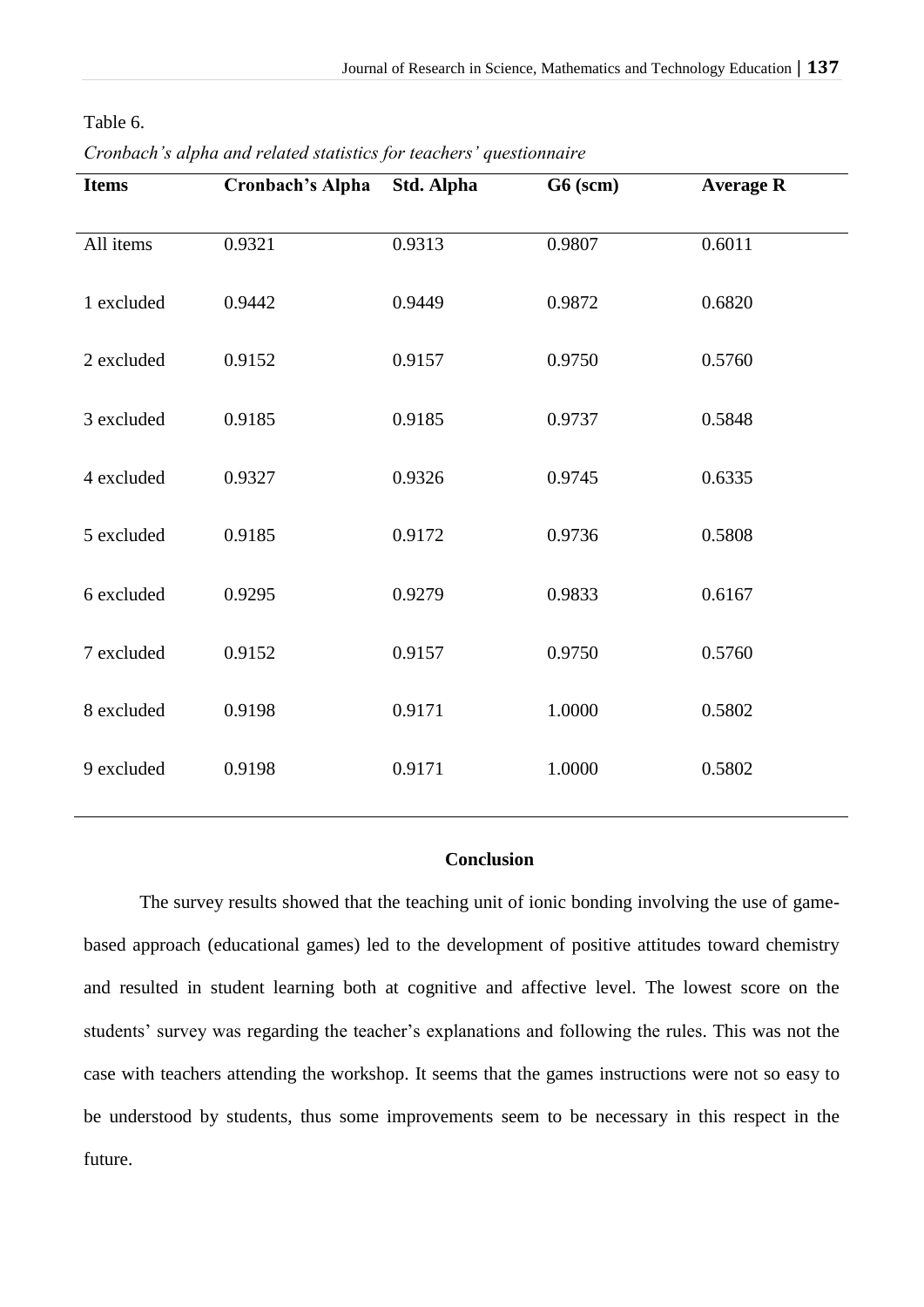The educational games used in this pilot study, overall, successfully engaged and motivated both students and teachers. These games provided an enjoyable way for students/teachers to work together in groups and enabled learning to arise from playing the game. These findings are in agreement with other studies which have confirmed that educational games improve students' motivation, raise interest of the subject and contribute to the development of positive perceptions toward science (Costa, 2007; Franco-Mariscal, Oliva-Martínez, & Gil, 2015; Koballa, 1988). Orlik et al. (2005) found the use of games to be one of the most important approaches in the teaching of chemistry.

Another benefit of using game-based approach is the immediate feedback from students and identification of their misconceptions. Game-based learning is especially useful in cases where it is difficult to make connections with the real life (for example, when teaching more abstract concepts such as chemical bonding).

Furthermore, providing students with an opportunity to design their own deck of cards can be used as a classroom activity before playing the games. This way, students will be even more involved and focused on the activities. It is a nice example how "low tech" games can be used as a powerful tool in education at almost no cost and only a little effort. It could come as a surprise that students will still be in the classroom playing after an entire 40-minute period.

The study has some limitations to keep in mind. Although the minimum number of subjects for experimental research is 30 (Hoque et al., 2011), still larger sample size involving students from various schools might be needed to obtain more reliable results. Furthermore, there are no information on how this lesson influences students' further educational development and achievement in chemistry. To get even deeper insights into students' knowledge and beliefs, we plan interviews with students who participated in this study. Also, in our future studies we will attempt to verify the findings through students' performances involving written tests.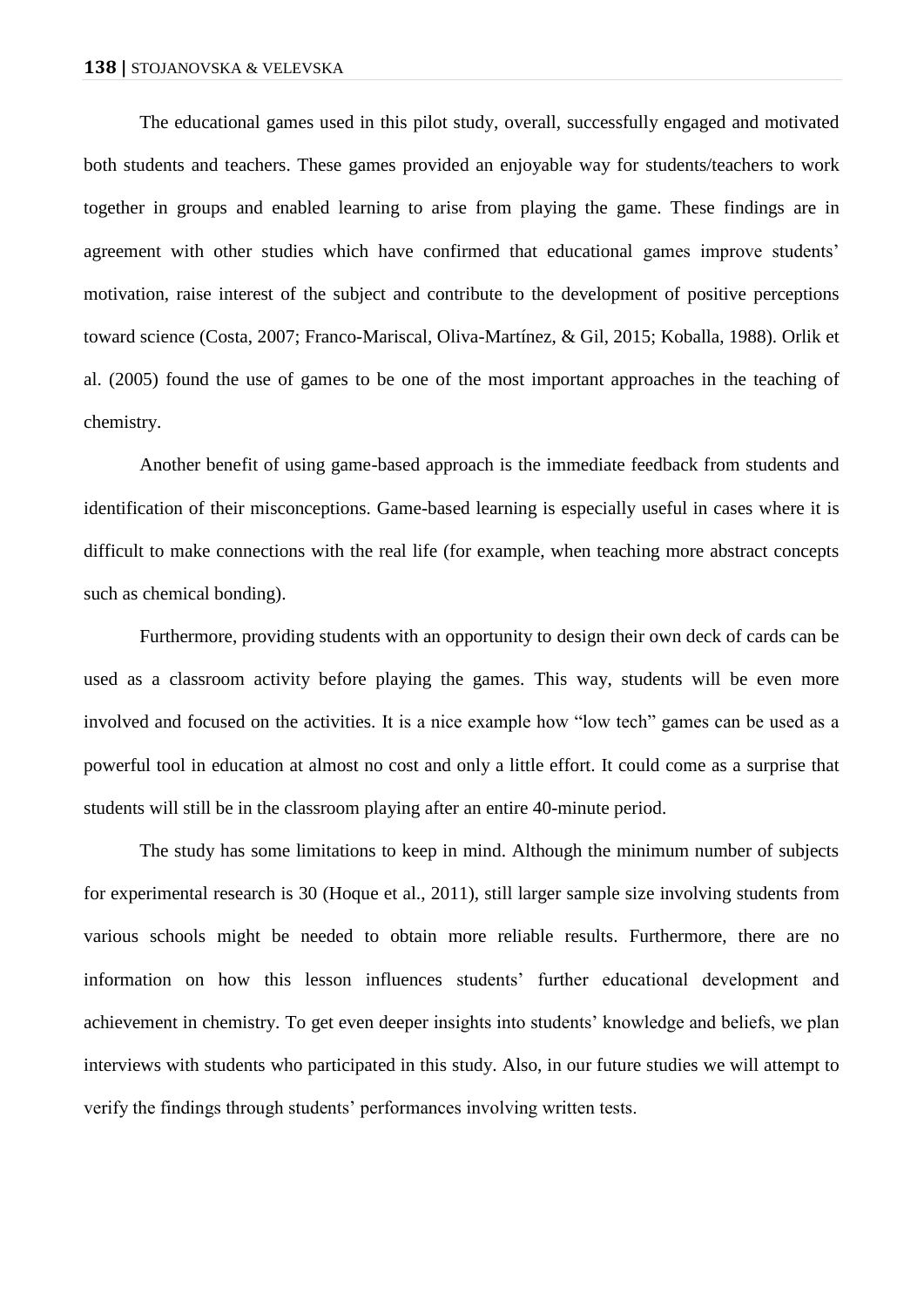It seems important to disseminate the idea of using educational games in the class. Not many teachers in Macedonia are familiar with this approach. The authors are challenged to encounter the idea of using games for educational purposes and to try to include as many teachers as possible from different background. Furthermore, we attempt to develop more educational games together with science teachers from primary and secondary schools in Macedonia and to popularize these good practice examples among teachers and their students. The experience that teachers have from their teaching practice is very much appreciated and could be a valuable source of information. Continuing these activities can lead to development of new knowledge and deepening the existing one.

At the end, applying game-based approach indeed improves both the teaching and learning process. However, it does not mean that it should be a replacement for the face-to-face instruction. The firm relationship between the teacher and students is still crucial in the process of education.

## **Acknowledgements**

We would like to thank Prof. Vladimir M. Petruševski for the suggestions made and to all

students and teachers who participated and contributed to this investigation.

## **References**

- Admiraal, W., Huizenga, J., Akkerman, S., & Dama, G. (2011). The concept of flow in collaborative game-based learning. *Computers in Human Behaviour, 27*(3), 1185−1194. doi: 10.1016/j.chb.2010.12.013
- Angelin, M., & Ramström, O. (2010). Where's Ester? A game that seeks the structures hiding behind the trivial names. *Journal of Chemical Education, 87*(4), 406−407. doi: 10.1021/ed800129r
- Antunes, M., Pacheco, M. A. R., & Giovanela, M. (2012). Design and implementation of an educational game for teaching chemistry in higher education. *Journal of Chemical Education, 89*(4), 517−521. doi: 10.1021/ed2003077
- Barzilai, S., & Blau, I. (2014). Scaffolding game-based learning: Impact on learning achievements, perceived learning, and game experiences. *Computers & Education, 70*(1), 65−79. doi: 10.1016/j.compedu.2013.08.003
- Betts, B. (2015). Game-based learning. In R. Hubbard (Ed.), *The Really Useful eLearning Instruction Manual: Your toolkit for putting eLearning into practice* (pp. 175−194). John Wiley & Sons Ltd. doi:10.1002/9781118375860v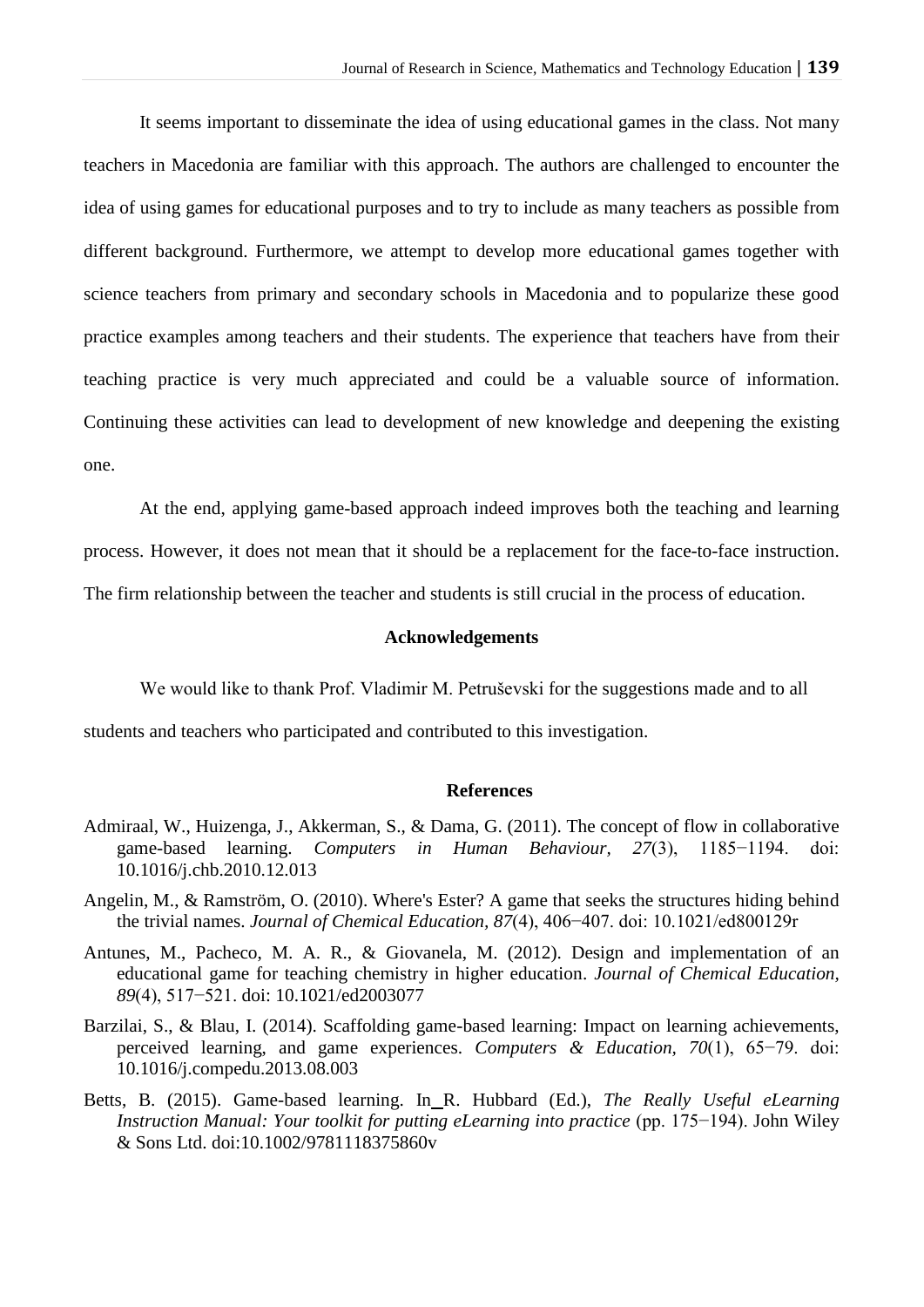- Blunt, R. (2007). Does game-based learning work? Results from three recent studies. Retrieved from <https://www.reality-xp.com/professional/files/GameBasedLearningStudies.pdf>
- Burguillo, J. C. (2010). Using game-theory and competition-based learning to stimulate student motivation and performance. *Computers & Education, 55*(2), 566−575. doi: 10.1016/ j.compedu.2010.02.018
- Costa, M. J. (2007). Carbohydeck: A card game to teach the stereochemistry of carbohydrates. *Journal of Chemical Education, 84*(6), 977–978. doi: 10.1021/ed084p977
- Croasmun, J. T., &Ostrom, L. (2011). Using Likert-type scales in the social sciences. *Journal of Adult Education, 40*(1), 19−22.
- Daubenfeld, T., & Zenker, D. (2015). A Game-based approach to an entire physical chemistry. *Journal of Chemical Education, 92*(2), 269−277. doi: 10.1021/ed5001697
- de Freitas, S. (2006). Learning in Immersive worlds: A review of game-based learning. Retrieved from [http://researchrepository.murdoch.edu.au/id/eprint/35774/1/gamingreport\\_v3.pdf](http://researchrepository.murdoch.edu.au/id/eprint/35774/1/gamingreport_v3.pdf)
- Driver, R., & Oldham, V. (1986). A constructivist approach to curriculum development in science. *Studies in Science Education*, *13*(1), 105−122. doi: 10.1080/03057268608559933
- Franco-Mariscal, A. J., Oliva-Martínez, J. M., & Gil, M. L. A. (2015). Students' perceptions about the use of educational games as a tool for teaching the periodic table of elements at the high school level. *Journal of Chemical Education, 92*(2), 278−285. doi: 10.1021/ed4003578
- Friends of Education (2018, March 31−April 1). Fourth Educonference for Teachers and IT Experts, Struga, Republic of Macedonia
- Hamari, J., Shernoff, D. J., Rowe, E., & Coller, B. (2016). Chalenging games help students learn: An empirical study on engagement, flow and immersion in game-based learning. *Computers in Human Behavior, 54*(1), 170−179. doi: 10.1016/j.chb.2015.07.045
- Hoque, K. E., Alam, G. M., Ariff, M. R. B. M., Mishra, P. K., & Rabby, T. G. (2011). Site-based management: Impact of leader's roles on institutional improvement. *African Journal of Business Management, 5*, 3623–3629.
- Howe, M., Krone, B., Reiter, S., & Verby, D. (2005). Chemistry as fun and games. Retrieved from [http://nobel.scas.bcit.ca/chemed2005/tradingPost/TUPM\\_S2\\_4\\_15ChemFunGames.pdf](http://nobel.scas.bcit.ca/chemed2005/tradingPost/TUPM_S2_4_15ChemFunGames.pdf)
- Huang, W. H., & Soman, D. (2013). *A practitioner's guide to gamification of education*. Toronto, ON: Rotman School of Management University of Toronto.
- Jensen, W. B. (2012). The proper writing of ionic charges**.** *Journal of Chemical Education, 89*(8), 1084–1085. doi: 10.1021/ed2001335
- Kapp, K. (2014, March). Gamification: Separating fact from fiction. *Chief Learning Officer*. Retrieved from from [http://ww.w.cedma](http://ww.w.cedma-europe.org/newsletter%20articles/Clomedia/Gamification%20-%20Separating%20Fact%20from%20Fiction%20(Mar%2014).pdf)[europe.org/newsletter%20articles/Clomedia/Gamification%20-](http://ww.w.cedma-europe.org/newsletter%20articles/Clomedia/Gamification%20-%20Separating%20Fact%20from%20Fiction%20(Mar%2014).pdf) [%20Separating%20Fact%20from%20Fiction%20\(Mar%2014\).pdf](http://ww.w.cedma-europe.org/newsletter%20articles/Clomedia/Gamification%20-%20Separating%20Fact%20from%20Fiction%20(Mar%2014).pdf)
- Kavak, N. (2012). ChemOkey: A game to reinforce nomenclature. *Journal of Chemical Education, 89*(8), 1047−1049. doi: dx.doi.org/10.1021/ed3000556
- Kavak, N., & Yamak, H. (2016). Picture chem: Playing a game to identify laboratory equipment items and describe their use. *Journal of Chemical Education, 93*(7), 1253–1255. doi: 10.1021/acs.jchemed.5b00857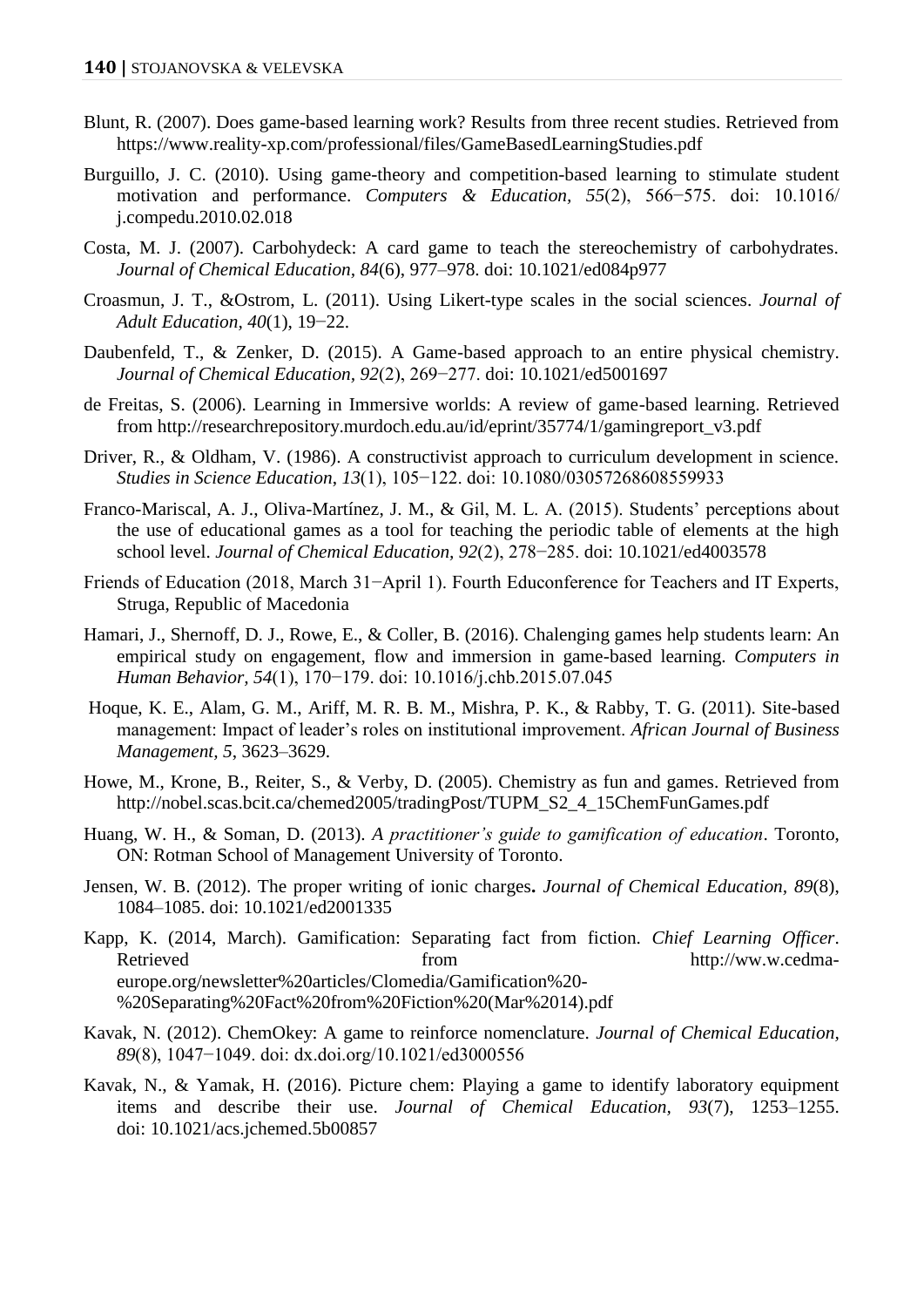- Kaya, T. (2010, November 7). A 'Stealth assessment' turns to video games to measure thinking skills. *The Chronicle of higher education*. Retrieved from [https://www.chronicle.com/article/A-](https://www.chronicle.com/article/A-Stealth-Assessment-Turns/125276)[Stealth-Assessment-Turns/125276](https://www.chronicle.com/article/A-Stealth-Assessment-Turns/125276)
- Kiili, K. (2005). Digital game-based learning: Towards an experiential gaming model. *Internet and Higher Education, 8*(1), 13–24. doi:10.1016/j.iheduc.2004.12.001
- Kim, B. (2013, May 21). Keeping Up With... Gamification, American Library Association. Retrieved from [http://www.ala.org/acrl/publications/keeping\\_up\\_with/gamification](http://www.ala.org/acrl/publications/keeping_up_with/gamification)
- Koballa, T. R. (1988). Attitude and related concepts in science education. *Science Education, 72*(2), 115−126. doi: 10.1002/sce.3730720202
- Koether, M. (2003). The name game: Learning the connectivity between the concepts. *Journal of Chemical Education, 80*(4), 421−422. doi: 10.1021/ed080p421
- Lieberman, J. N. (1977). *Playfulness: Its relationship to imagination and creativity*. New York: Academic Press.
- Martí-Centelles, V., &Rubio-Magnieto, J. (2014). ChemMend: A card game to introduce and explore the periodic table while engaging students' interest. *Journal of Chemical Education, 91*(6), 868−871. doi: 10.1021/ed300733w
- Moreno, L. F., Hincapie, G., & Alzate, M. V. (2014). Cheminoes: A didactic game to learn chemical relationships between valence, atomic number, and symbol. *Journal of Chemical Education, 91*(6), 872−875. doi: 10.1021/ed4008183
- Morris, T. M. (2011). Go chemistry: A card game to help students learn chemical formulas. *Journal of Chemical Education, 88*(10), 1397–1399. doi: 10.1021/ed100661c
- Namdeo, S. K., & Rout, S. D. (2016). Calculating and interpreting Cronbach's alpha using Rosenberg assessment scale on paediatrician's attitude and perception on self esteem. *International Journal of Community Medicine and Public Health 3*(6), 1371−1374. doi: http:dx.doi.org/10.18203/2394-6040.ijcmph20161448
- O'Halloran, K. P. (2017). Teaching classes of organic compounds with a sticky note on forehead game. *Journal of Chemical Education, 94*(12), 1929−1932. doi: 10.1021/acs.jchemed.7b00165
- Oakman, H. (2016 June 7). The rise of game-based learning. Retrieved from <https://edtechnology.co.uk/Article/the-rise-of-game-based-learning>
- Orlik, Y., Gil, E., & Hernández, L. C. (2005). The game "young scientists " as active science educational tool for extra-curricular work in the school. *Natural Science Education, 3*(14), 47−50. Retrieved from<http://oaji.net/articles/2014/514-1393349254.pdf>
- Perrotta, C., Featherstone, G., Aston, H., & Houghton, E. (2013). *Game-based learning: Latest evidence and future directions* (NFER Research Programme: Innovation in Education). Slough: NFER.
- Pho, A., & Dinscore, A. (2015, Spring). *Game-based learning: Tips and Trends*. Retrieved from <http://acrl.ala.org/IS/wp-content/uploads/2014/05/spring2015.pdf>
- Pippins, T., Anderson, C. M., Poindexter, E. F., Sultemeier, S. W., & Schultz, L. D. (2011). Element cycles: An environmental chemistry board game. *Journal of Chemical Education, 88*(8), 1112– 1115. doi: 10.1021/ed100576a
- Pivec, M., & Dziabenko, O. (2004). Game-based learning in universities and lifelong learning: "UniGame: social skills and knowlwdgw training" game concept. *Journal of Universal*